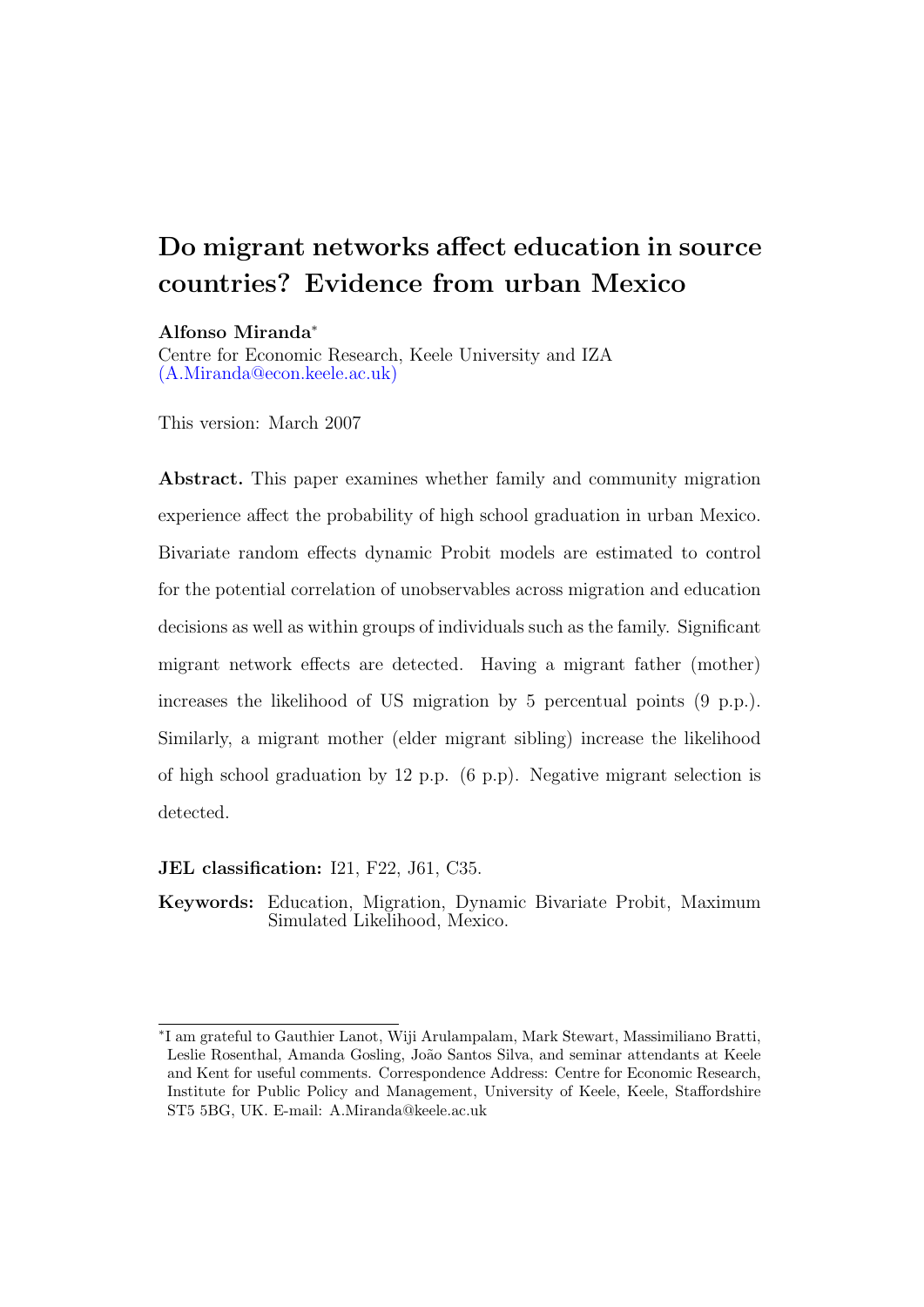## 1 Introduction

In the last few decades international migration has become a topic of primary interest. The main destinations, Northern America and Europe, received nearly 13.1 million of new immigrants between 2000 and 2005. In contrast, Asia, Latin America and the Caribbean, the main origin areas, sent 10.1 million emigrants during the same five-year period [\(UNPD](#page-28-0) [2006\)](#page-28-0). This intensive international flow of labour creates a number of economic, political, and social challenges that are attracting more and more the attention from policy makers and international organisations.

Traditionally, academic research in the field has focused in understanding the effects that immigration has on the labour market of the host country. In recent years, however, there is an increasing interest in learning whether international migration has impacts on poverty, accumulation of human and physical capital, economic growth, and development in source countries (see, for instance, [World Bank](#page-28-1) [2006\)](#page-28-1). The Mexico-US is a leading case of interest because in the last two decades the flow of labour from Mexico to the US has reached unprecedented numbers and the amount of remittances sent by migrants to their families in Mexico has increased steadily.<sup>[1](#page-1-0)</sup>In fact, [Banco de](#page-26-0) México estimates that in 2005 remittances from the USA represented nearly 2.6% of the GDP of Mexico.

The present paper intends to contribute a study on these issues. In particular, attention is focused on learning whether Mexico-US migration networks

<span id="page-1-0"></span><sup>1</sup>Mexico is by far the main origin country in Latin America. In fact, during the period 2000–2005 alone, Mexico sent nearly 2 million of emigrants to the United States [\(UNPD](#page-28-0) [2006\)](#page-28-0).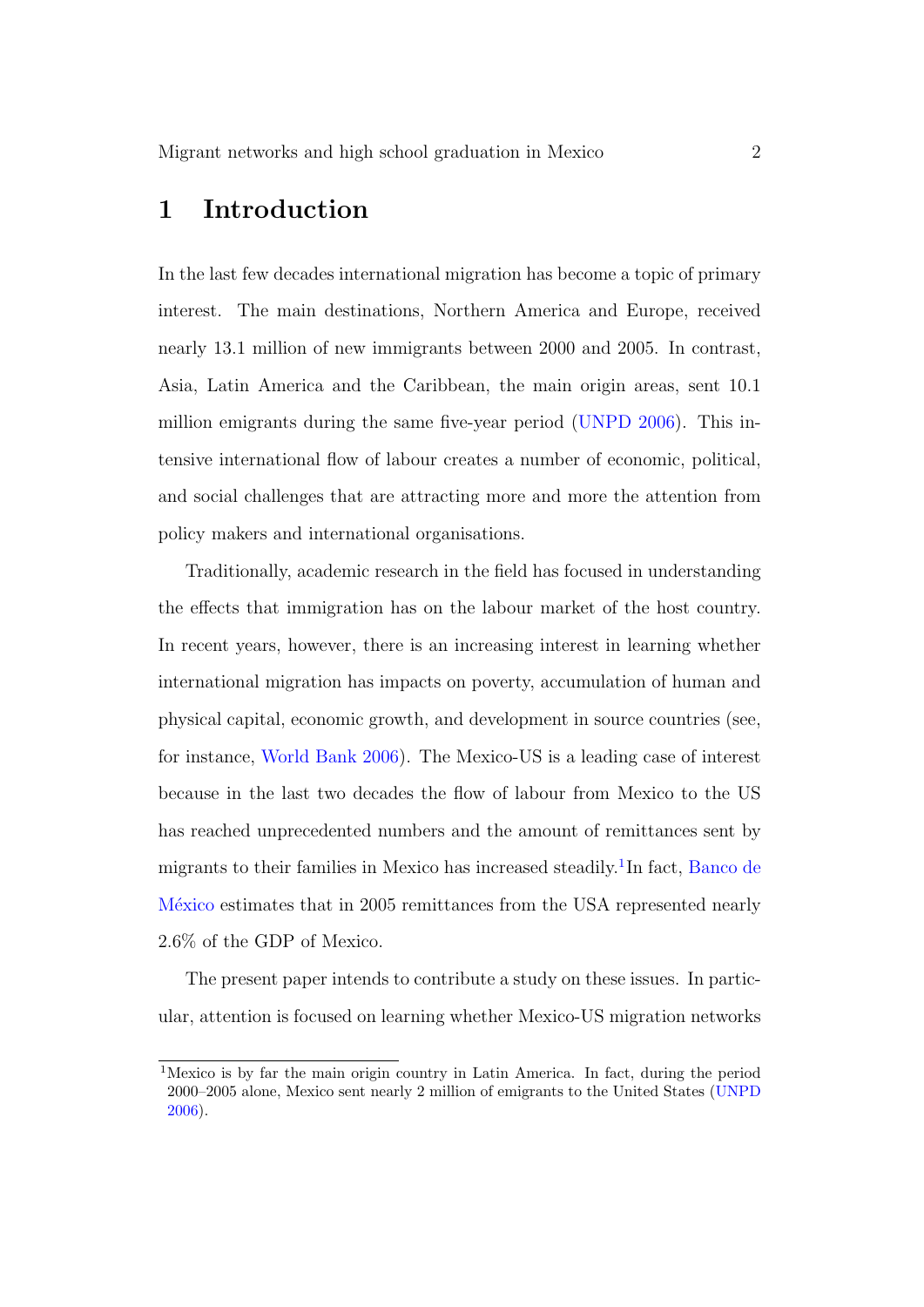affect the likelihood of high school graduation in Mexico.

Econometric work is essentially complicated by the fact that individual unobserved heterogeneity affecting migration choice is potentially correlated with unobserved traits affecting educational decisions. Unobserved skills are a good example. On the one hand, the labour economics literature stresses the fact that skilled individuals are more likely to succeed at school and to find qualified jobs (see, for instance, [Miranda and Bratti](#page-27-0) [2006,](#page-27-0) [Blundell et al.](#page-26-1) [2000\)](#page-26-1). On the other hand, the migration literature points out that returns to education are higher in Mexico than in the US and that unqualified jobs are better paid in the American side. As a consequence, Mexican unskilled workers have strong incentives to emigrate to the US (see, for instance, [Borjas](#page-26-2) [1994\)](#page-26-2). A negative correlation among unobservables is therefore expected because skilled individuals are likely to study more and emigrate less. Clearly, failing to account explicitly for such a correlation may be a cause of serious bias.

Besides correlation across education and migration choices at the individual level, unobservables can be correlated within certain groups of individuals. The family is an obvious unit for this type of clustering because siblings within a family share a set of unobservable traits (say, for instance, genetic make-up or common adverse shocks) that affect their performance at school and change their likelihood of migration. Failing to account for this "intra-family clustering" can lead, once again, to serious bias.

Controlling for intra-family clustering is also important because an individual's education and migration decisions can be a function of the choices taken by elder siblings. For instance, individuals who are successful at school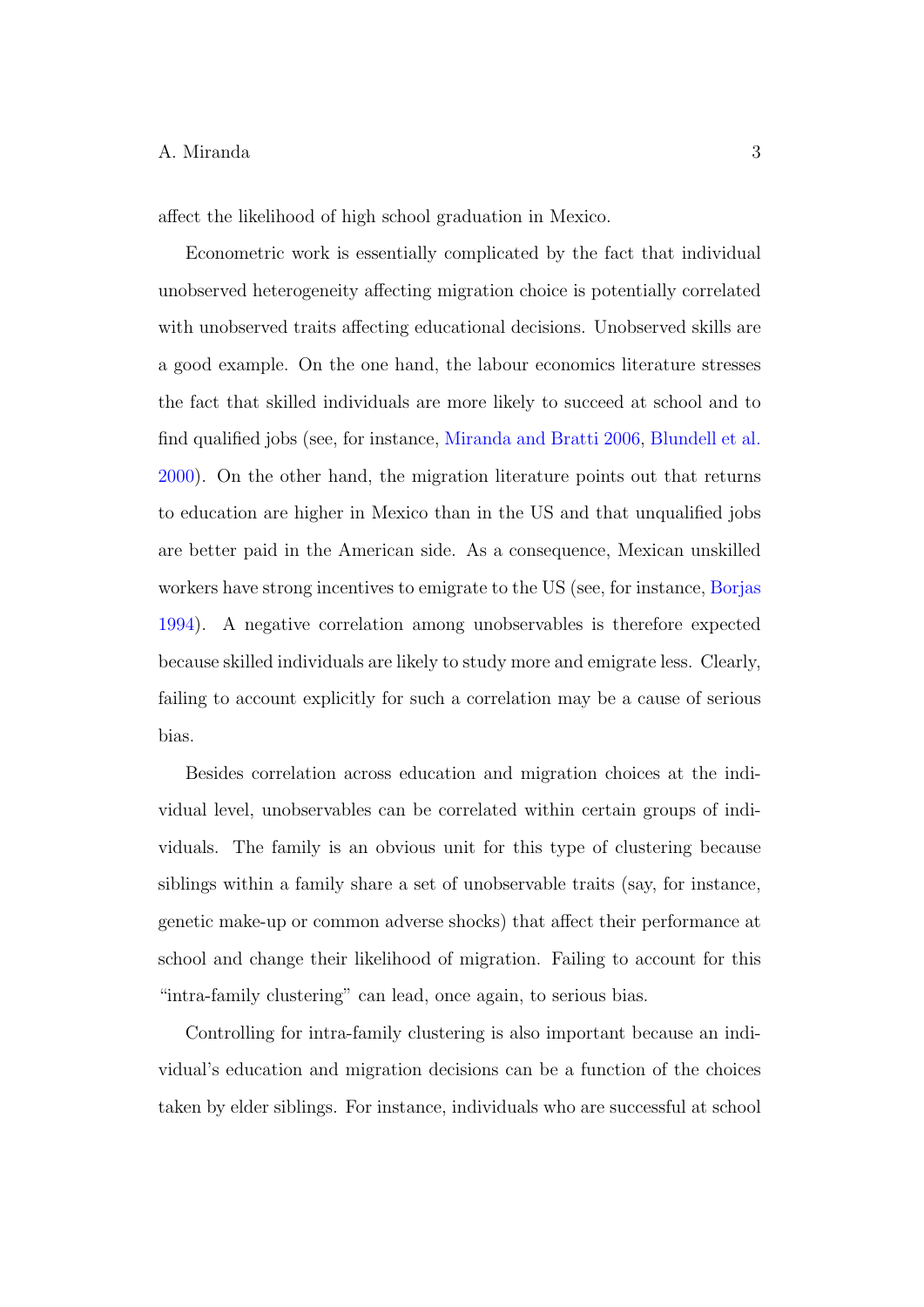can create peer pressure and learning resources for his/her younger siblings and influence their school performance. Similarly, a migrant individual can help his/her younger siblings to migrate (i.e., to access migrant network resources) and/or to provide them with a successful role model of migration (i.e., to access information and 'reputation' spillovers). Finally, important dynamic cross-effects may be present because if an individual migrates younger siblings left behind can benefit from the money she/he sends home and from the contacts he/she builds up at the destination country. However, unless common sources of unobserved variation are set apart, the researcher will find impossible to distinguish between real and spurious dynamic sibling dependence — the latter being dynamic sibling dependence induced by unaccounted unobserved heterogeneity (see [Arulampalam and Bhalotra](#page-26-3) [2006,](#page-26-3) [Heckman](#page-27-1) [1981a\)](#page-27-1).

The present paper addresses all these econometric challenges by estimating bivariate random effects dynamic probit models.

To date the literature has not fully recognised the complexity of the relationship between migration and education. There are two main strands of study. One strand is related to the analysis of social networks and its influence on migration decisions (see, for instance, [Delechat](#page-26-4) [2001,](#page-26-4) [Winters](#page-28-2) [et al.](#page-28-2) [2001\)](#page-28-2). These studies commonly use univariate dynamic probit models to disentangle the effects of migrant networks and previous migration experience on current migration events. Unfortunately, correlation of unobservables across migration and educational outcomes is not allowed. The second strand is concerned directly with the effects of migration networks on educational attaintment in origin countries and has produced relatively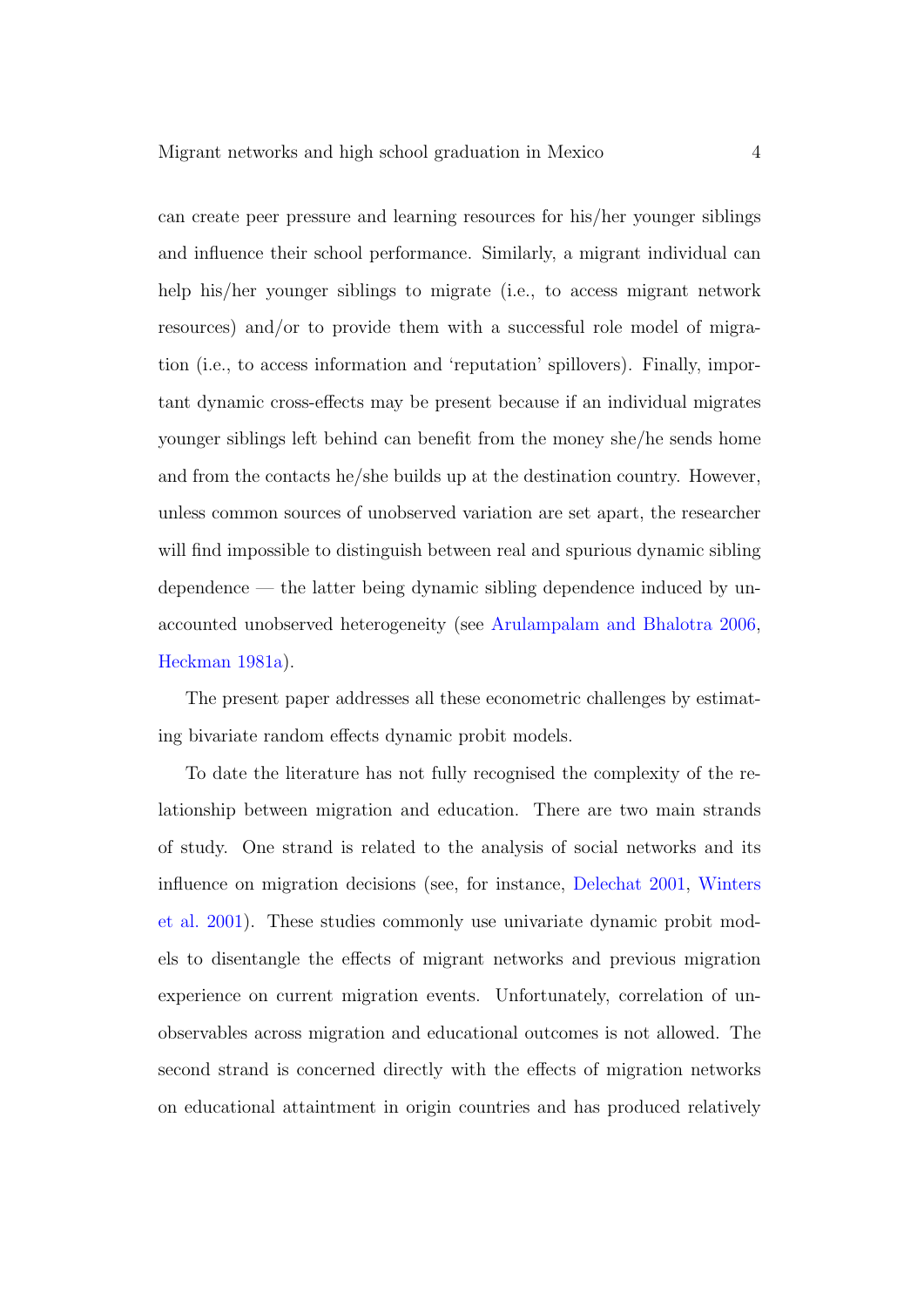fewer pieces of work. In this category are [McKenzie and Rapoport](#page-27-2) [\(2006\)](#page-27-2), and [Hanson and Woodruff](#page-27-3) [\(2003\)](#page-27-3). These authors use instrumental variable techniques to control for the correlation of unobservables across migration and schooling variables. However, none of them allow for intra-family clustering. To the knowledge of the author, no previous study has addressed both potential problems simultaneously.

The study uses data from the Mexican Migration Project (MMP). The MMP is a rich individual-level data set that contains detailed information on migrant networks and collects information about the head of the household and all her/his sons and daughters independently of the current location of the latter individuals — therefore, long-term emigrants are well covered. Further, legal and illegal border crossings are carefully recorded.

Results suggest that family and community migration networks have a significant effect on the likelihood of emigration. Similarly, ceteris paribus, a migrant mother and an elder migrant sibling increase the likelihood of high school graduation by 12 percentual points (p.p. hereafter) and 6 p.p. respectively. Negative migrant selection is detected.

## 2 Do migrant networks affect education? Why?

When migrants leave their home country family is commonly left behind. Once established at the destination, migrants keep close contact with their communities back home and, in many cases, send money (remittances) and help members of their kin to migrate themselves.

The money migrants send home is used in a number of ways, including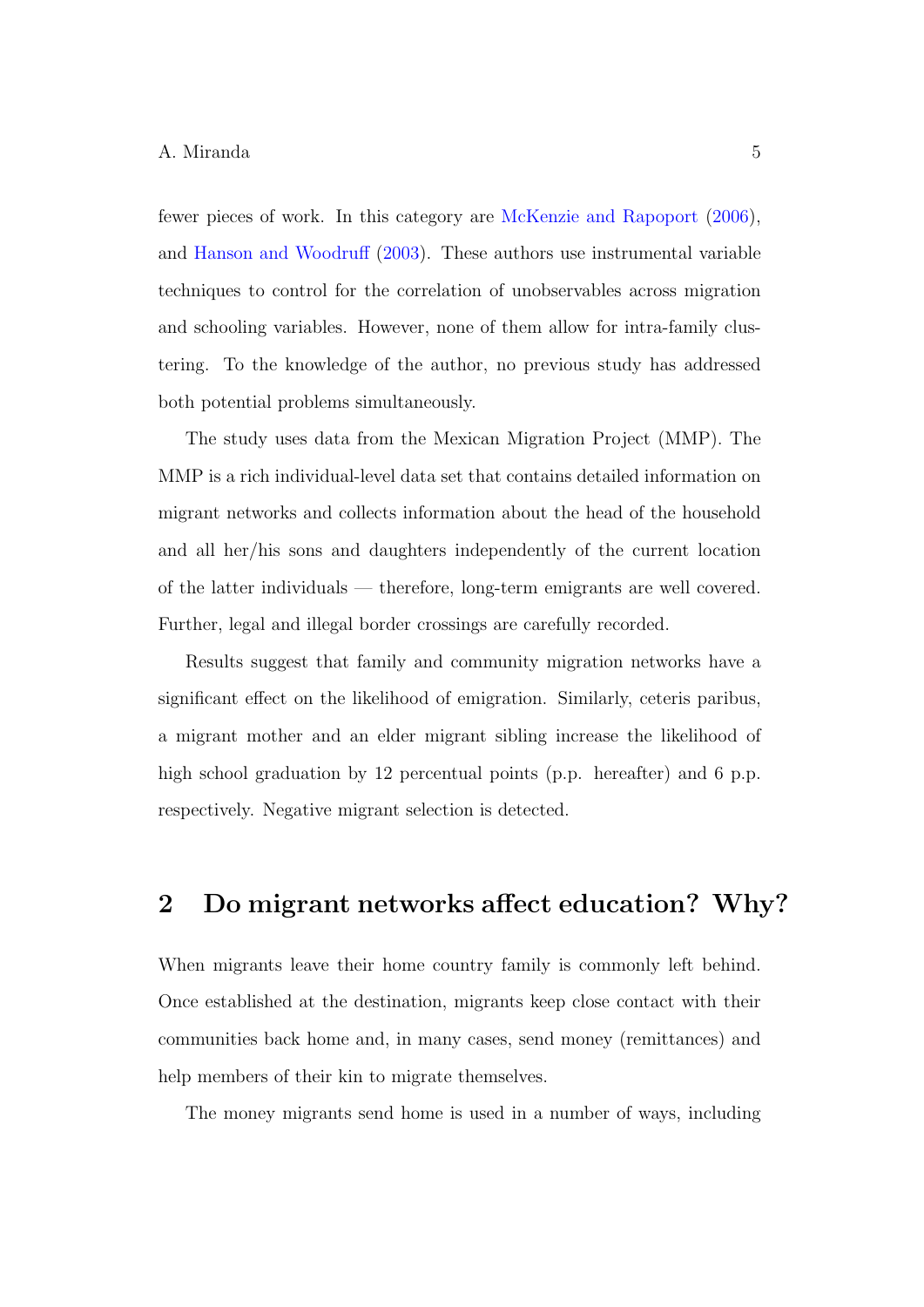helping credit-constrained individuals to achieve their desired level of education. This option is particularly attractive to those who have no plans to emigrate themselves and education offers them an opportunity to improve their standard of life at the home country. As a consequence, through its links with remittances, migrant networks are expected to increase education at the source county (see, for instance, [World Bank](#page-28-1) [2006\)](#page-28-1).[2](#page-5-0)

The story, however, does not end there. A group of recipient individuals plan to leave the home country. Those individuals will use remittances to finance their education at the source if observable qualifications are broadly portable across host and source countries (for more on this argument, see [Vidal](#page-28-3) [1998\)](#page-28-3)[.](#page-5-1)<sup>3</sup>In contrast, if observable qualifications are non-portable, rational prospective migrants will behave in a forward looking fashion and drop out school early to avoid wastage of valuable resources (a similar argument is put forward by [McKenzie and Rapoport](#page-27-2) [2006\)](#page-27-2). Finally, if qualifications are 'noisily' portable, then a zero effect of migrant networks on education at the source country may be observed.

Even if migrants do not send money home they can still effect education decisions at the source country. Namely, through their networks, current successful migrants can help prospective migrants to reduce labour market uncertainties at the destination country and to increase the returns to education acquired at the source before departure. The reduction in such uncertainties

<span id="page-5-0"></span><sup>2</sup>Obviously, a zero effect can be observed either because households are not creditconstrained in the first place, or because the contribution of remittances do not change significantly the overall financial position of recipient households.

<span id="page-5-1"></span><sup>3</sup>Under such an assumption acquiring education at the origin country is an efficient way to improve the odds of a highly paid job at the destination country. This route will be attractive specially if prospective migrants have no access to education at the destination country.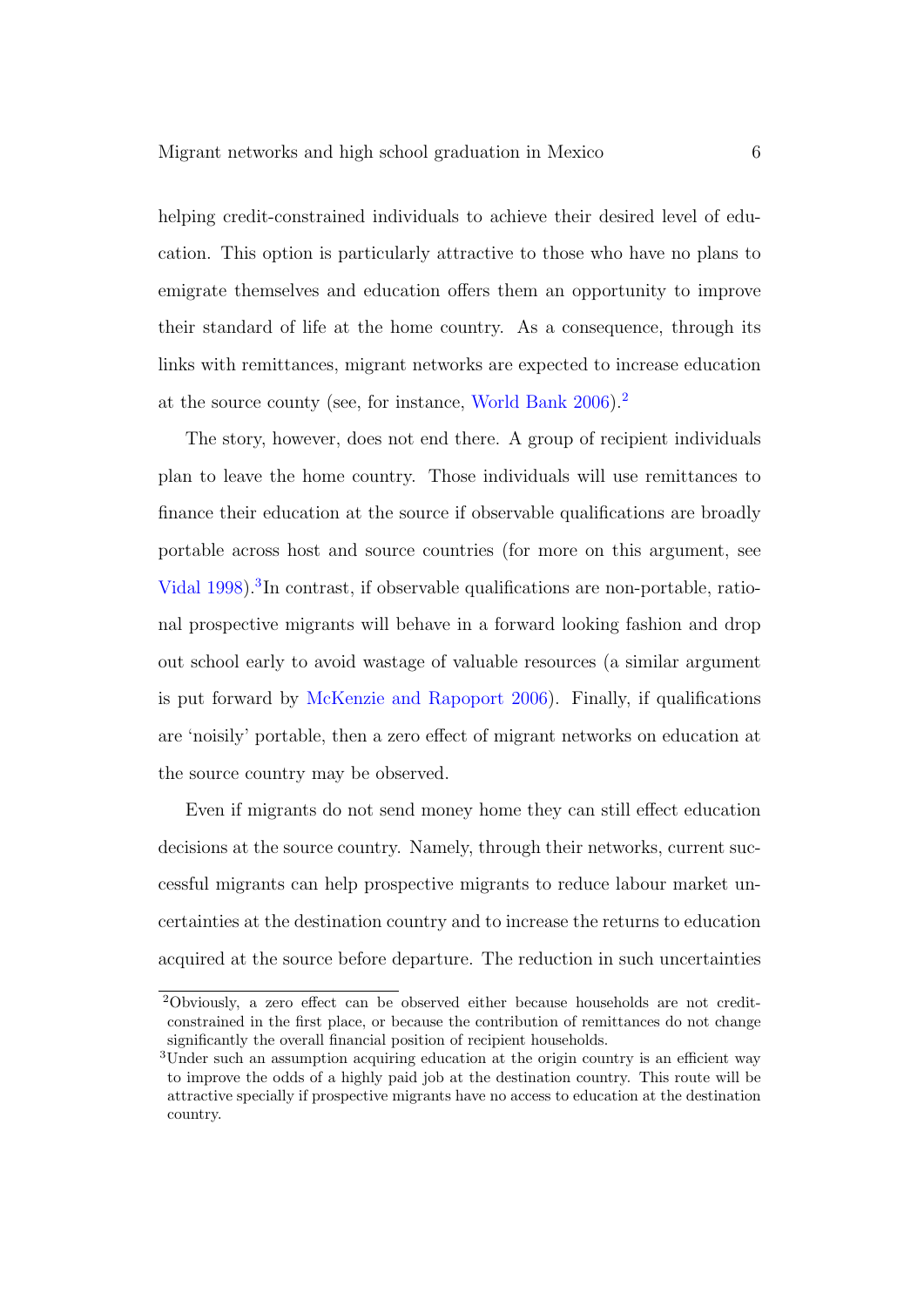will, in turn, make education at the source more attractive to individuals who plan to emigrate and have access to migrant network resources.

Clearly, the effect of migrant networks on education in the source country is a function of its effects in the two aforementioned subpopulations  $-$  i.e., a function of its effects in the eventually-migrant and the eventually-stayer subgroups. In this context, even if one is willing to assume that qualifications are non-portable across host and source countries, it is not possible to sign the direction of the effect based purely on theoretical grounds. Empirical investigation is therefore needed.

## 3 Data

Data from the Mexican Migration Project (MMP) are used. The MMP is a pooled cross section of migrant communities located throughout Mexico, which is collected by a joint group of researchers at Princeton University and University of Guadalajara.[4](#page-6-0)Every year, from 1982 to 2005, members of the MMP team survey a random sample of 200 households in two to five communities in Mexico to gather a new cross-section. Such cross-section is then added to the pool. Current files, the MMP107 database, contain information at individual and community level in 107 localities.

The communities surveyed by the MMP are not selected at random. As a consequence, the data may not be argued to be National or State representative. Instead, the MMP107 is representative of the population in the 107 communities that are included in the study. Very importantly, selected

<span id="page-6-0"></span><sup>4</sup>Data files are freely available at http://mmp.opr.princeton.edu/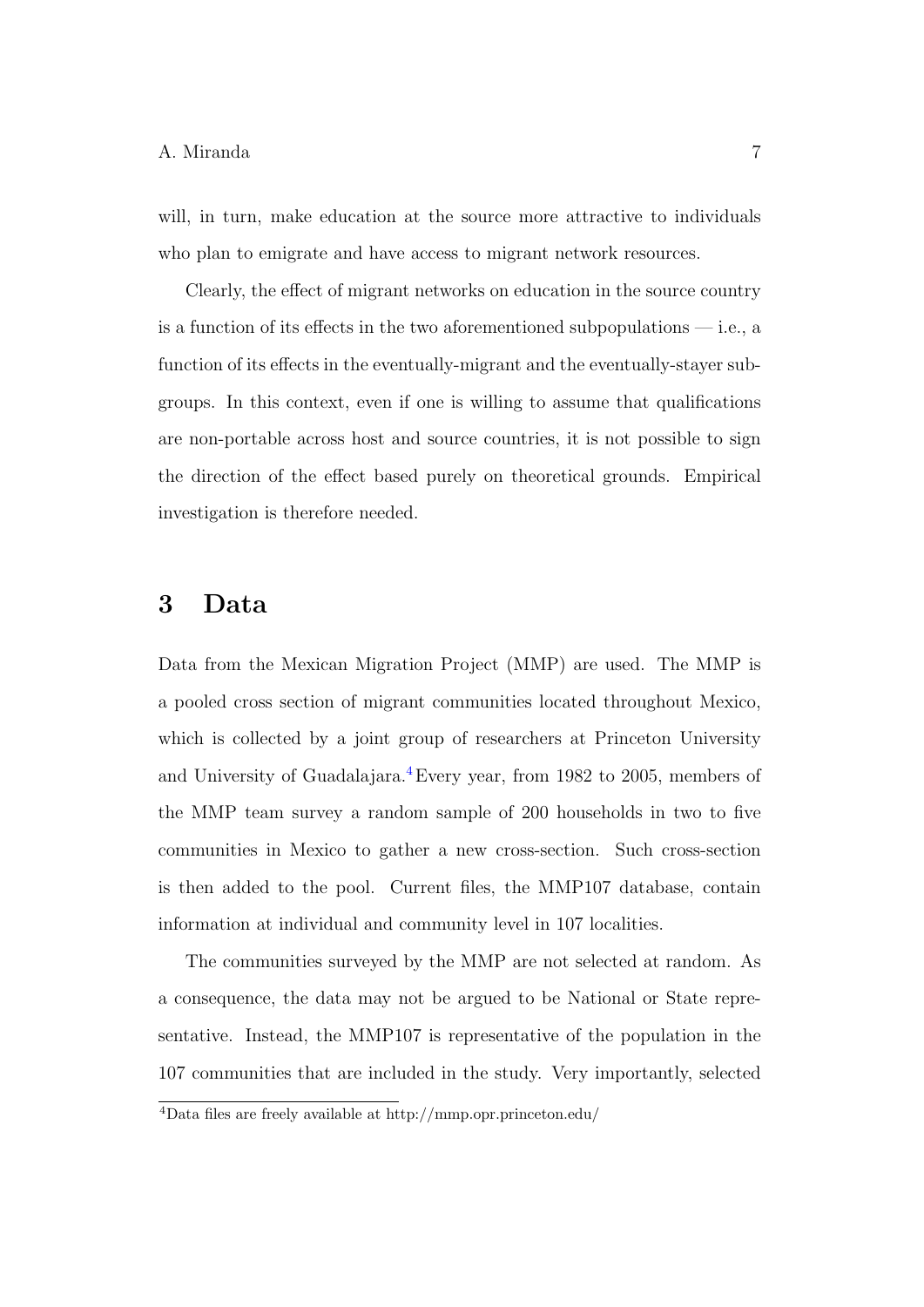communities are chosen on the basis that they have some migrant tradition. Across the years, the MMP team has managed to survey communities in many regions of the country and with different sizes, from small rural towns to large cities[.](#page-7-0)<sup>5</sup> Moreover, there has been some effort to select communities so that there is enough variation in terms of economic activity — from small places that specialise in mining, fishing, and farming, to large urban areas that are highly diversified.

National representative surveys commonly contain too few observations of migrant individuals to allow meaningful statistical analysis [\(CONAPO](#page-26-5) [2000\)](#page-26-5). As a consequence, there is always a need to over-sample areas with strong migrant tradition if useful numbers of migrants are to be obtained. Moreover, it is well-documented that migrants do not come at random from all the geographical areas of Mexico. Instead, they cluster intensively in the States and areas covered by the MMP107 [\(CONAPO](#page-26-5) [2000\)](#page-26-5). Hence, if a trend is not present in the MMP107 data, it will hardly appear in a national representative survey. From this point of view, using the MMP107 to perform exploratory analyses of Mexico-US migration issues is well justified and a number of influential papers in the field have used the survey (see, for instance, [Delechat](#page-26-4) [2001,](#page-26-4) [Durand et al.](#page-26-6) [1996\)](#page-26-6).

The MMP107 has characteristics that made it an important source of information for the study of migration. First, and substantively, it is the only Mexico-US migration survey that covers long-term migrants. In particular, information about the head of the household and all her/his sons and

<span id="page-7-0"></span><sup>5</sup>Twenty States are covered: Aguascalientes, Baja California Norte, Chihuahua, Colima, Durango, Guanajuato, Guerrero, Hidalgo, Jalisco, Michoacan, Nayarit, Nuevo Leon, Oaxaca, Puebla, San Luis Potosi, Sinaloa, Tlaxcala, Veracruz, and Zacatecas.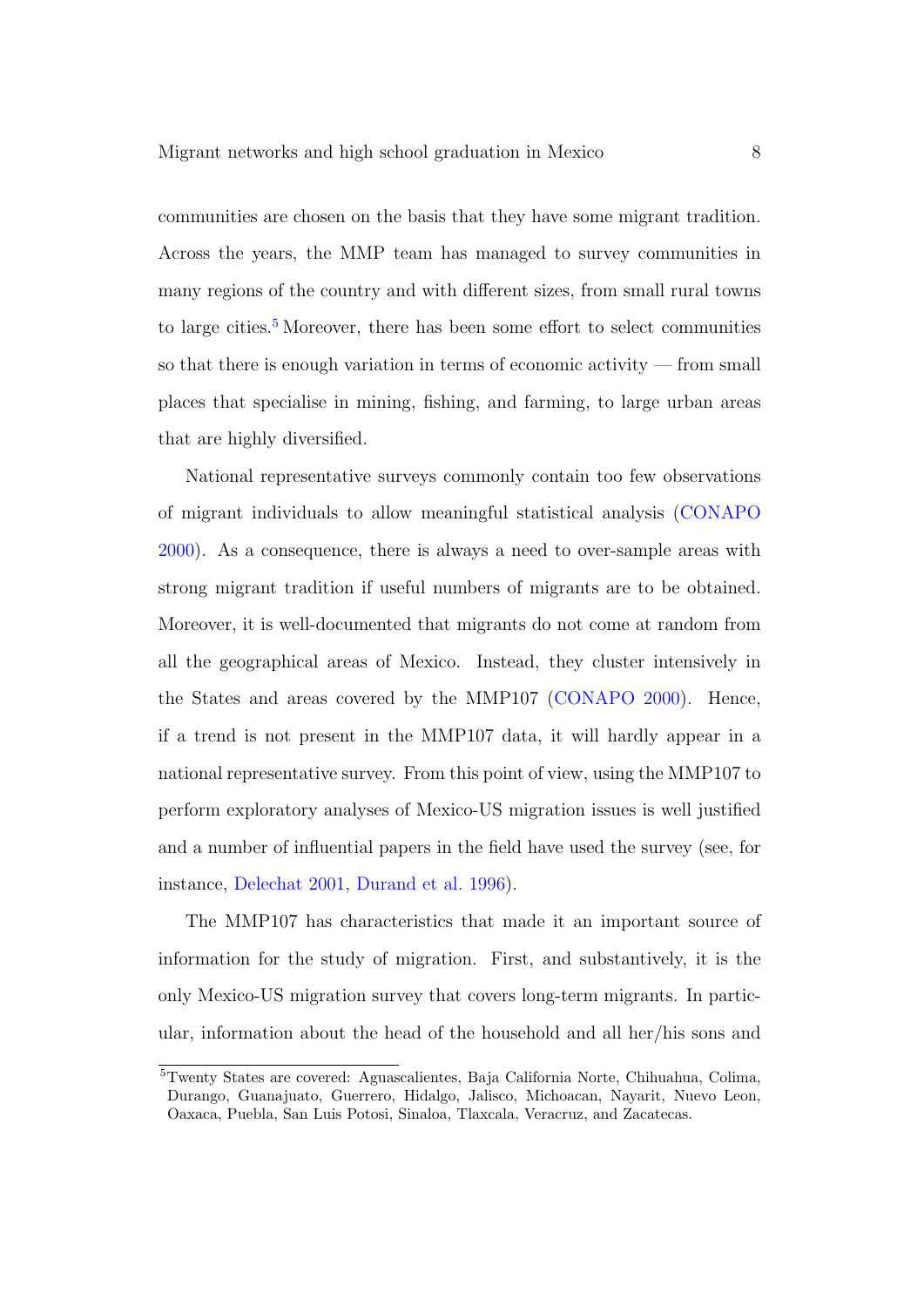daughters is gathered, independently of the current location or household membership status of the latter individuals. This implies that data for all sons and daughters is available even if some of them formed their own households and emigrated to the US — and haven't come back — many years before the survey. Further, an individual's emigration event is recorded regardless of her/his legal status in the United States. Date and destination of every legal or illegal border crossing in an individual's life history is carefully documented. The other two major surveys about Mexico-US migration, the ENADID and the MXLFS, do not cover long-term emigrants[.](#page-8-0)<sup>6</sup>

Another significant advantage of the MMP107 over other sources is its special focus on migrant networks. Detailed information about migration status of the family and extended family of the household head and her/his spouse are available. Migration characteristics of friends of the head are also known. Finally, the MMP107 contains a number of community level data including the proportion of migrants in the locality.

The present study is based on information for 5,354 siblings collected in 1,206 households in 16 communities of more than 15,000 inhabitants throughout Mexico between 1997 and 2004[.](#page-8-1)<sup>7</sup>Siblings are clustered in families. Hence, the estimation sample can be seen as an unbalanced panel given that different families have a different number of children. Within a household the MMP107 gives information about the age and birth order of each sibling.

<span id="page-8-0"></span><sup>6</sup> In both cases information is collected for persons who lived in the household up to five years before the date of the survey. Anyone who left the household before that is not considered a member and no information is recorded. This is unfortunate because, most likely, many migrants do not comply with such requirements.

<span id="page-8-1"></span><sup>&</sup>lt;sup>7</sup>In previous years the MMP survey did not collected data for some of the relevant variables for the analysis. For these reasons, the present study uses data gathered from 1997 onwards.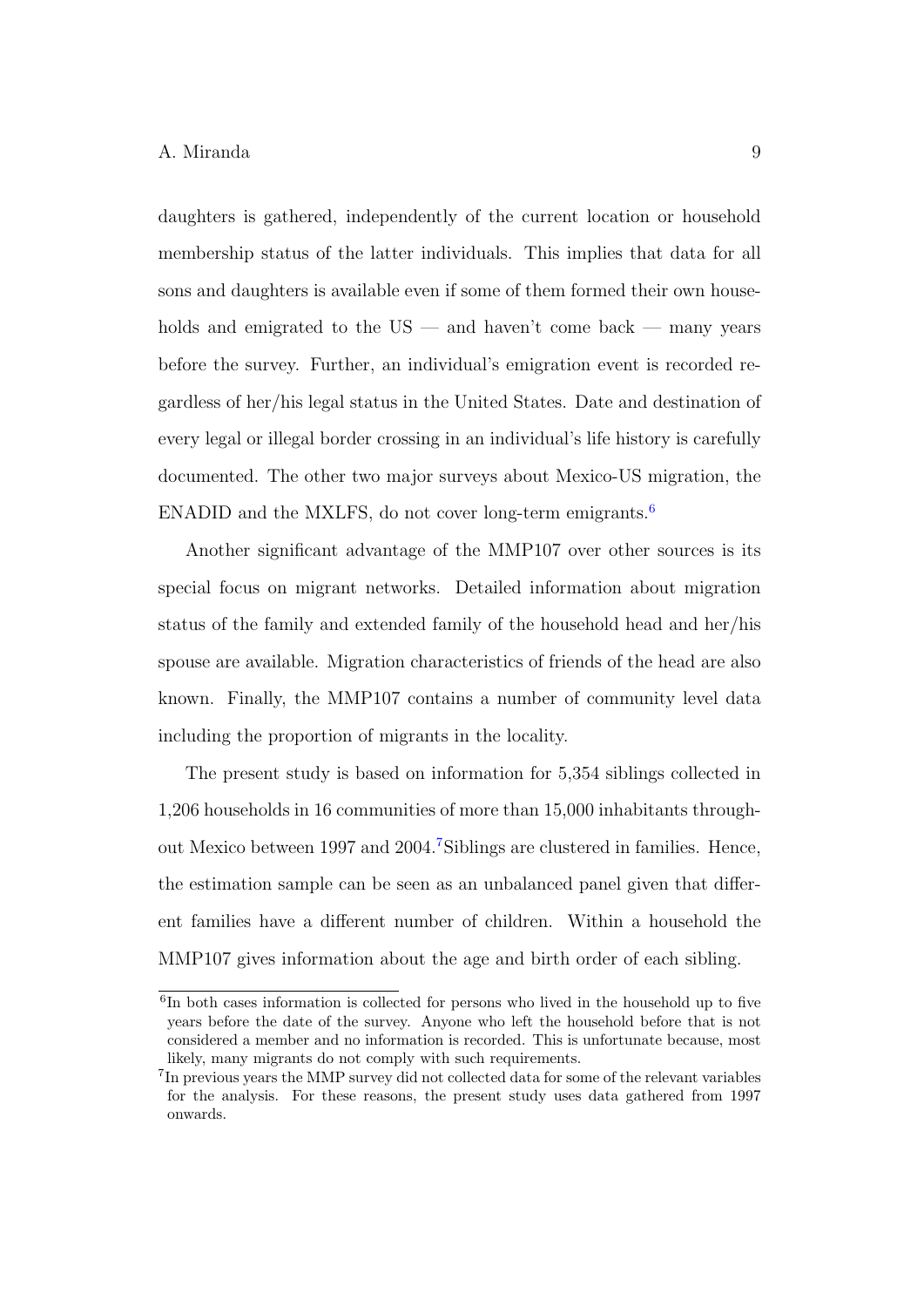Since the focus of the paper is high school graduation, only individuals aged 18 or over at the time of the survey are included in the sample. The MMP107 contains information on whether individuals have ever migrated to the US (usmigra=1) and on whether they graduated from high school (prepa=1). These are the two dichotomous dependent variables. Eighteen per cent of the individuals have migrated to the US at least once. Similarly, twenty eight per cent of the sample are high school graduates. Migrants are clearly less educated. In fact, 17% of the migrants are graduates compared to the 30% of non-migrants. Table [1](#page-24-0) contains summary statistics.

## [Table [1](#page-24-0) around here]

Family migration networks effects are controlled for by a number of variables. Dummy variables indicating whether the household head and her spouse have ever migrated to the US are included (husmigra=1 and spmigra=1 respectively). Similarly, the number of siblings of the head and her spouse with migration experience are also controlled for. Finally, the number of migrants in the head's (spouse's) extended family are present in the list of explanatory variables as well. The relevance of social networks is accounted for by the inclusion of controls for the number of friends of the household head with migration experience and the percentage of males in the community who have ever migrated to the United States in 1990.

Other explanatory variables include sex, age, education of the family head (and spouse), total number of children the head ever had, number of rooms of the parental household (which is taken as a proxy for wealth), percentage of community's labour force which are self-employed, unemployment rate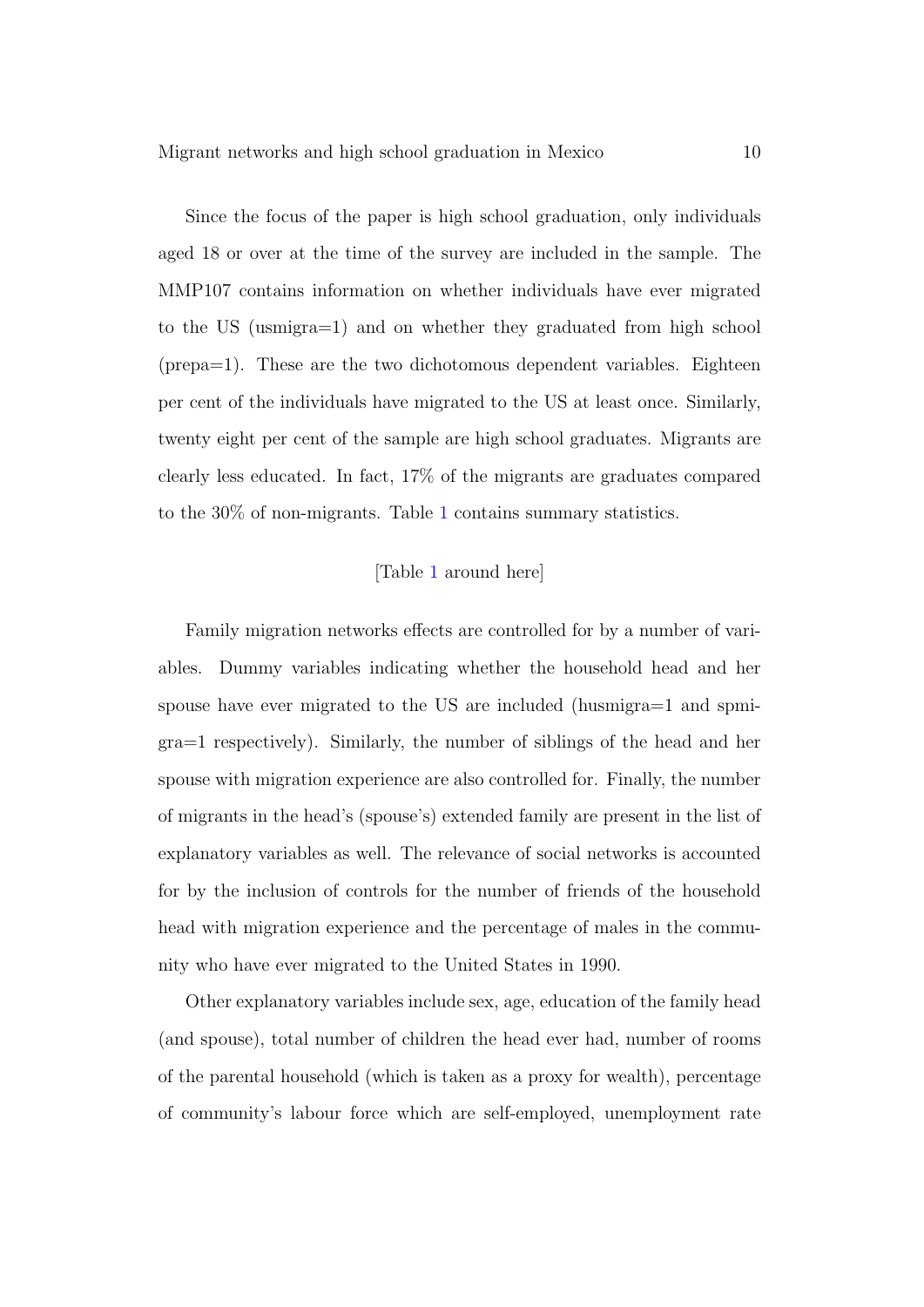and size of the labour force at the community's main US city/urban area destination. Finally, dummies for birthplace, region, and survey year are also included.

## 4 Econometric Issues

Dynamic bivariate random effects Probit models are used for the analysis. Denote by  $M_{ji}$  the variable that takes on one if, by the time of the survey, the *i*-th sibling in the *j*-th family has emigrated to the US at least once and zero otherwise. Similarly,  $E_{ji}$  indicates whether the *i*-th sibling in the *j*-th family graduated from high school  $(E_{ji} = 1)$  or not  $(E_{ji} = 0)$  by the time of the survey. Siblings within families are ordered by age so that the  $jk$ -th individual is older than the  $jl$ -th whenever  $l > k$ .

## 4.1 Dynamic equations

A latent variable framework is the natural approach. Let  $M_{ji}^*$  and  $E_{ji}^*$  be two latent continuous variables. The econometrician does not observe  $M_{ji}^*$ and  $E_{ji}^*$ . Instead two dichotomised variables,  $M_{ji}$  and  $E_{ji}$ , are available. It is supposed that the high school dummy is generated according to the following data generating process,

<span id="page-10-0"></span>
$$
E_{ji}^* = \mathbf{x}_{ji}^{\mathbf{e}} \mathbf{\beta}^{\mathbf{e}} + \delta_{11} E_{j,i-1} + \delta_{12} M_{j,i-1} + f_j^{\mathbf{e}} + u_{ji}^{\mathbf{e}}, \tag{1}
$$

with  $E_{ji} = 1$  if  $E_{ji}^* > 0$  and zero otherwise. Notice that  $\mathbf{x}_{ji}^e$  represents a vector of observed characteristics that can vary at the individual, family,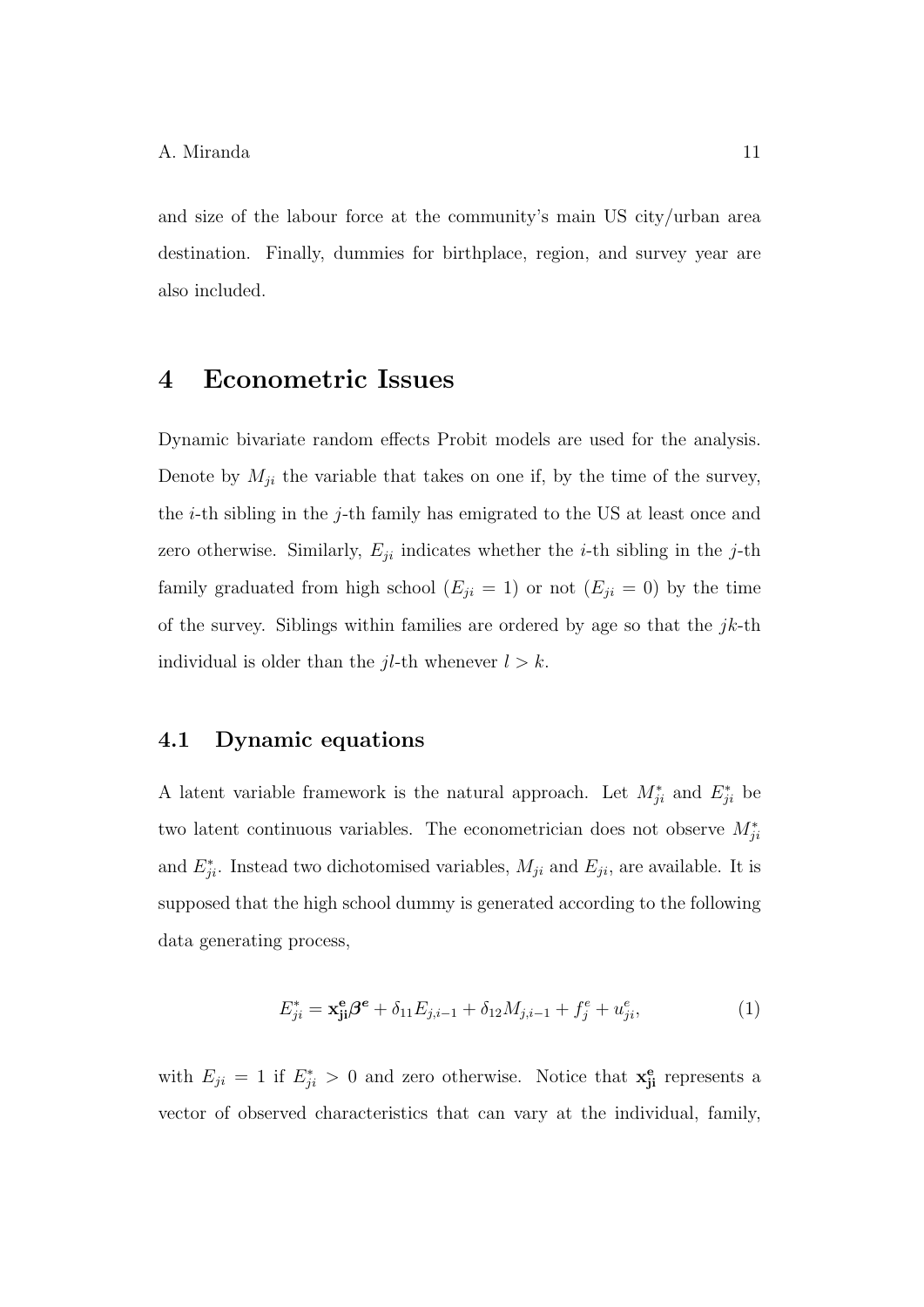and community levels. Elements of  $x_{ji}^e$  are assumed to be strictly exogenous and  $\beta^e$  denotes a conformable coefficient vector — including the constant term. Similarly,  $\delta_1 = \{\delta_{11}, \delta_{12}\} \in \mathbb{R}^2$  represent coefficients on the migration and education outcomes of the immediately elder sibling in the  $j$  family. Finally, variables  $f_j^e$  and  $u_{ji}^e$  are random heterogeneity terms. One term,  $f_j^e$ , varies at the family level while the other term,  $u_{ji}^e$ , varies at the individual level. The equation for the migration dummy is,

<span id="page-11-0"></span>
$$
M_{ji}^* = \mathbf{x}_{ji}^{\mathbf{m}} \boldsymbol{\beta}^{\mathbf{m}} + \delta_{21} E_{j,i-1} + \delta_{22} M_{j,i-1} + f_j^m + u_{ji}^m, \tag{2}
$$

with  $M_{ji} = 1$  if  $M_{ji}^* > 0$  and zero otherwise. Following [Alessie et al.](#page-26-7) [\(2004\)](#page-26-7),  $f_j^m$  and  $f_j^e$  are specified to be jointly Normally distributed with mean vector zero and covariance matrix  $\Sigma_f$ ,

$$
\Sigma_f = \left[ \begin{array}{cc} \sigma_m^2 & \rho \,\sigma_m \sigma_e \\ \rho \,\sigma_m \sigma_e & \sigma_e^2 \end{array} \right].
$$

In a similar fashion,  $u_{ji}^m$  and  $u_{ji}^e$  are jointly Normal with mean vector zero and covariance matrix  $\Sigma_u$ ,

$$
\Sigma_u = \left[ \begin{array}{cc} 1 & \rho_u \\ \rho_u & 1 \end{array} \right].
$$

To close the model it is assumed that  $f_j^h$  and  $u_{ji}^h$  are independent, for  $h = (m, e)$ . Further, errors  $f_j^h$  and  $u_{jk}^h$  are serially uncorrelated for every j and k.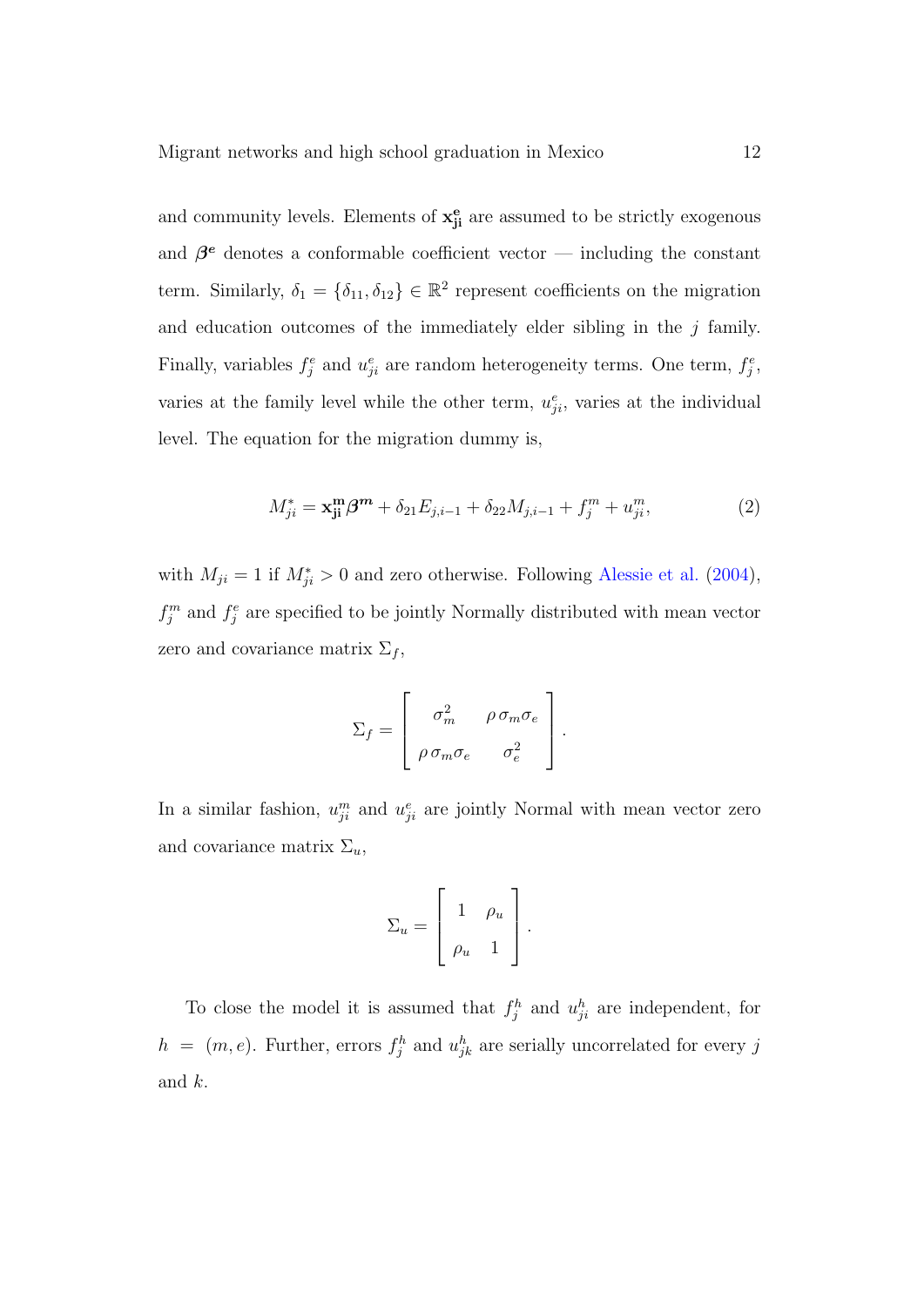The model implies the following relationships.  $M_{ji}^*$  and  $M_{jk}^*$ ,  $k \neq i$ , are correlated within the j-th family through the random term  $f_j^m$ . However, no such correlation exist among individuals who belong to different families. Intra-family clustering is also induced between  $E_{ji}^*$  and  $E_{jk}^*$  by the random term  $f_j^e$ . Also, at the family level, correlation between  $E_{ji}^*$  and  $M_{jk}^*$  for all i and k that belong to the j-th family is induced by correlation between  $f_j^e$ and  $f_j^m$ . Finally, at the individual level, correlation between  $M_{ji}^*$  and  $E_{ji}^*$  is created by correlation between  $u_{ji}^m$  and  $u_{ji}^e$ . True dynamic sibling dependence is present if at least one element of vector  $\delta = (\delta_{11}, \delta_{12}, \delta_{21}, \delta_{22})$  is different from zero. In particular, we say that true "self" dynamic sibling dependance is present if  $\delta_{11}$  and/or  $\delta_{22}$  are different from zero. Similarly, true "cross" dynamic sibling dependance is present if  $\delta_{12}$  and/or  $\delta_{21}$  are different from zero.

## 4.2 Initial conditions

Given that migration and educational outcomes of different siblings within the j-th family are correlated, treating  $M_{j0}$  and  $E_{j0}$  as exogenous in system  $(1)-(2)$  $(1)-(2)$  $(1)-(2)$  will produce inconsistent estimators. This is known in the econometrics literature as the initial conditions problem. To address the problem we follow the strategy suggested by [Heckman](#page-27-4) [\(1981b\)](#page-27-4). Namely, a model for the reduced-form marginal probability of  $M_{j0}$  and  $E_{j0}$  given  $f_j^e$  and  $f_j^m$  is specified. Hence two further equations are needed,

<span id="page-12-0"></span>
$$
E_{j0}^* = \mathbf{z}_{j0}^{\mathbf{e}} \boldsymbol{\gamma}^{\mathbf{e}} + \lambda_{11} f_j^e + \lambda_{12} f_j^m + v_{j0}^e \tag{3}
$$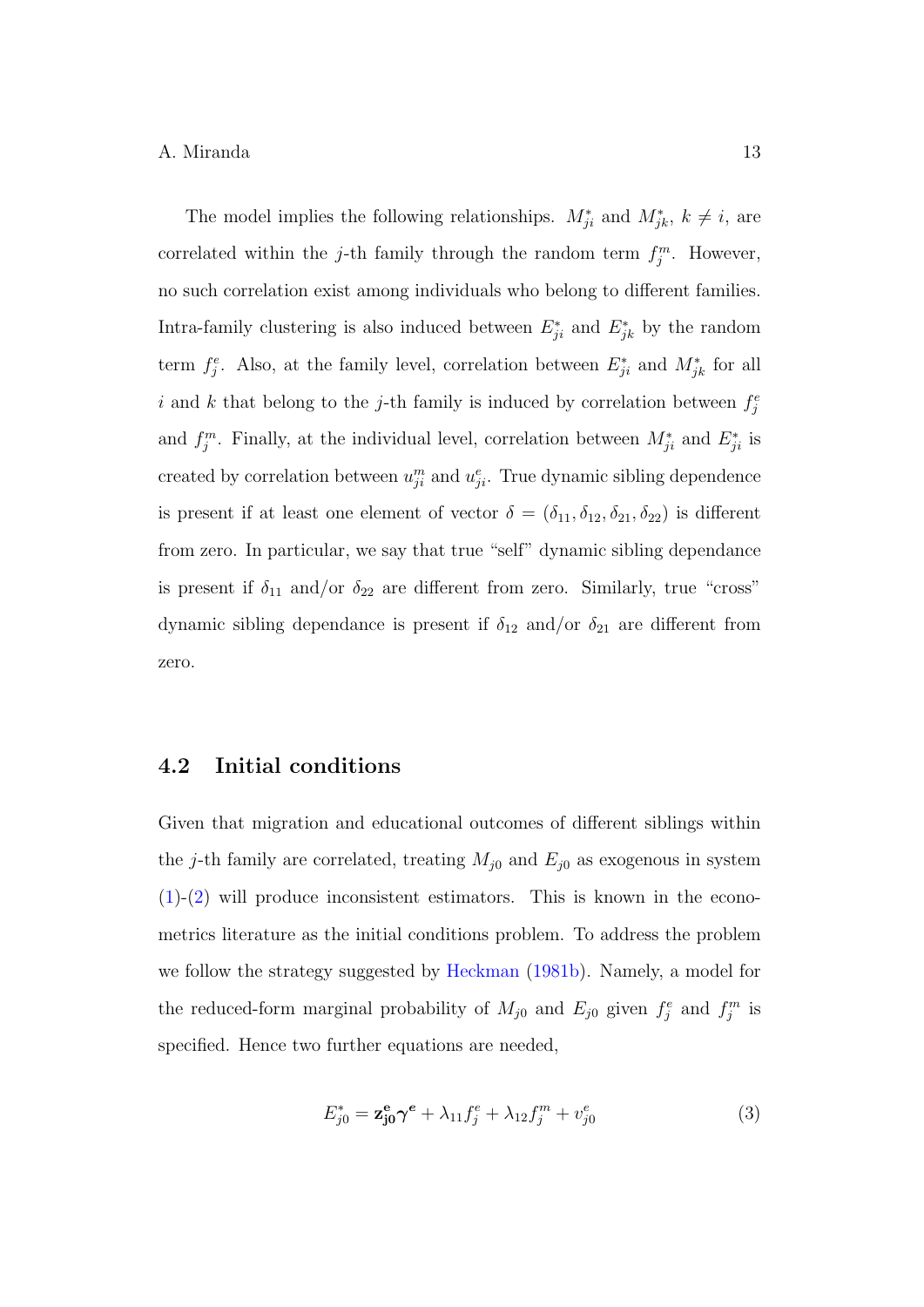Migrant networks and high school graduation in Mexico 14

<span id="page-13-0"></span>
$$
M_{j0}^* = \mathbf{z}_{j0}^{\mathbf{m}} \boldsymbol{\gamma}^{\mathbf{m}} + \lambda_{21} f_j^e + \lambda_{22} f_j^m + v_{j0}^m \tag{4}
$$

with  $E_{j0} = 1$  if  $E_{j0}^* > 0$  and  $M_{j0} = 1$  if  $M_{j0}^* > 0$  and zero otherwise. As usual,  $z_{j0}^e$  and  $z_{j0}^m$  represent vectors of explanatory variables that can vary at the individual, family, and community level. Notice that  $\lambda = (\lambda_{11}, \lambda_{12}, \lambda_{21}, \lambda_{22}) \in$  $\mathbb{R}^4$  are free parameters (*factors loadings*) that allow any type of correlation among  $E_{j0}^*$ ,  $M_{j0}^*$ ,  $E_{ji}^*$ , and  $M_{ji}^*$ . We suppose that  $v_{j0}^h$  is uncorrelated with  $v_{jk}^h$ for every j and k. As usual,  $v_{j0}^e$  and  $v_{j0}^m$  are jointly normal with mean vector zero and covariance matrix  $\Sigma_v$ ,

$$
\Sigma_v = \left[ \begin{array}{cc} 1 & \rho_v \\ \rho_v & 1 \end{array} \right].
$$

### 4.3 Identification

Technically the model is identified through functional form (see [Heckman](#page-27-5) [1978\)](#page-27-5). However, in the absence of exclusion restrictions identification may be 'tenuous' (in the context of the multinomial probit model see [Keane](#page-27-6) [1992\)](#page-27-6). Hence, specifying exclusion restrictions to help identification is a good practise.

Using information from the MMP survey one can identify the main US city/urban area destination of each community in the sample between 1990 and 2000. Similarly, local area unemployment rates and labour force statistics in the US are available from the Bureau of Labor Statistics (BLS). Hence, it is possible to obtain an average unemployment rate (laur) and size of the labour force (lforce) between 1990 and 2000 for each local area reported by the BLS and match such information with the MMP data. Both laur and lforce are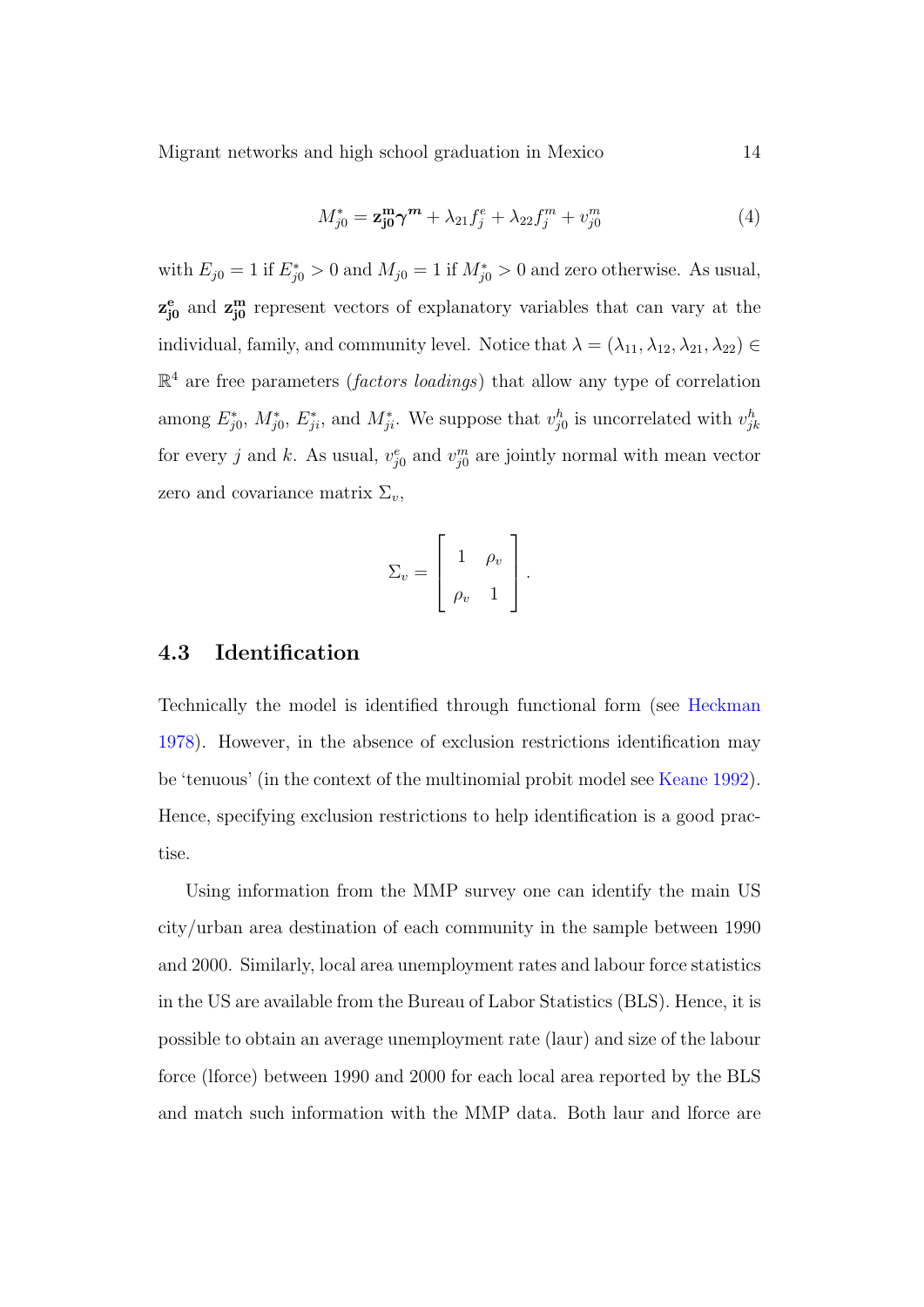indicators of the labour market characteristics of the main US city/urban area destination of the MMP communities included in the sample.

Variables laur and lforce enter the migration equations but are excluded from the schooling equations. Clearly, unemployment rate at the community's main US destination is a good indicator of how difficult is for new immigrants to find a job at arrival. The higher laur is the less attractive migration will be for prospective migrants. Similarly, large cities have complex economies and are more capable of absorbing people with different skills and backgrounds than small urban areas. As a consequence, one can expect migration to be more attractive as lforce becomes larger. Both laur and lforce are unlikely to affect education decisions in Mexico and, if they do, it is exclusively through their impact on migration. These two variables are, therefore, good candidates for imposing exclusion restrictions to help identification.

Conditional on the migration status of the head and the spouse, it is likely that the education of head and/or spouse will affect children's probability of high school graduation but have no bearing on children's probability of migration. In such a context, the education of the head and/or the spouse can be included in the education equations but be excluded from the migration equations. Over-identification tests are performed to check the validity of this hypothesis.

### 4.4 Estimation strategy

The model is estimated by Maximum Simulated Likelihood (see, for instance, [Train](#page-28-4) [2003\)](#page-28-4). The contribution of the *j*-th family to the likelihood is,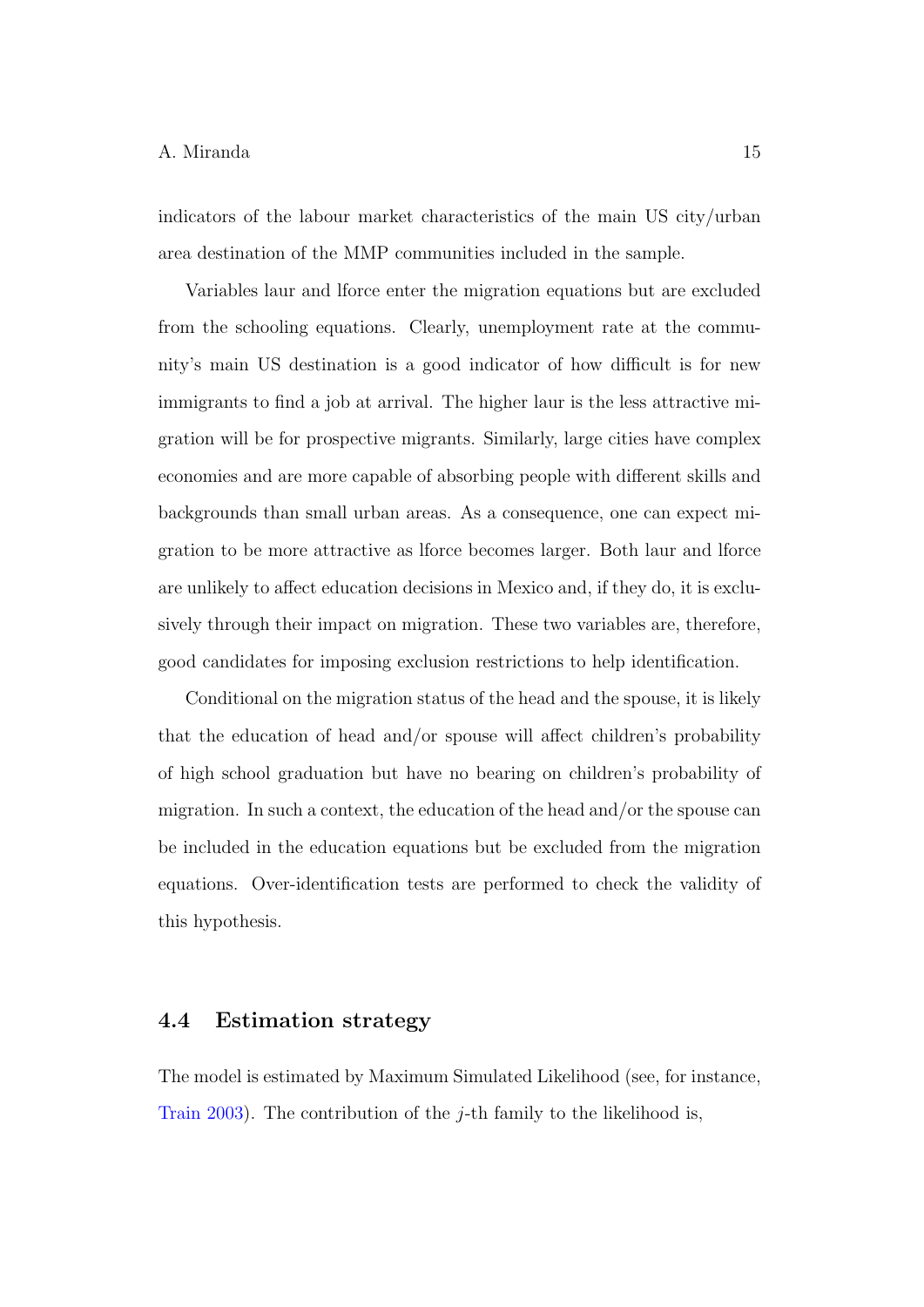<span id="page-15-0"></span>
$$
L = \int \int \Phi_2(q_1 w_{11}, q_2 w_{12}, q_1 q_2 \rho_v) \times \prod_{j=1}^J \Phi_2(q_1 w_{21}, q_2 w_{22}, q_1 q_2 \rho_u) g(f^e, f^m, \Sigma_f) df^e df^m \tag{5}
$$

where  $g(.)$  represents the bivariate normal density of the family random effects,  $q_1 = 2E_{ji} - 1$ , and  $q_2 = 2M_{ji} - 1$ . Finally,  $w_{11}$  and  $w_{12}$  are the right-hand side of equations [\(3\)](#page-12-0) and [\(4\)](#page-13-0) excluding  $u_{ji}^e$  and  $u_{ji}^m$  respectively. Variables  $w_{21}$ and  $w_{22}$  are defined in the same fashion using equations [\(1\)](#page-10-0) and [\(2\)](#page-11-0).

Two uncorrelated Halton sequences of dimension R are first obtained. Then random draws from density  $g(.)$  are simulated using the Halton sequences, a Cholesky decomposition, and the inverse cumulative normal distribution. Next, for each draw (which is a two dimension vector), the conditional likelihood of the j-th family is evaluated. Finally, an average of the  $R$ simulated conditional likelihoods is taken. This average is the contribution of the  $j$ -th family to the overall simulated likelihood — an approximation of the double integral in [\(5\)](#page-15-0). Halton sequences have been shown to achieve higher precision with fewer draws than uniform pseudorandom sequences because it have a better coverage of the [0, 1] interval (for more on this topic see [Train](#page-28-4) [2003\)](#page-28-4).

Maximum simulated likelihood is asymptotically equivalent to ML as long as R grows faster than  $\sqrt{N}$  [\(Gourieroux and Monfort](#page-27-7) [1993\)](#page-27-7). Following [Alessie et al.](#page-26-7) [\(2004\)](#page-26-7) maximisation is performed on the basis of the BHHH algorithm. At convergence, numerical second derivatives are obtained to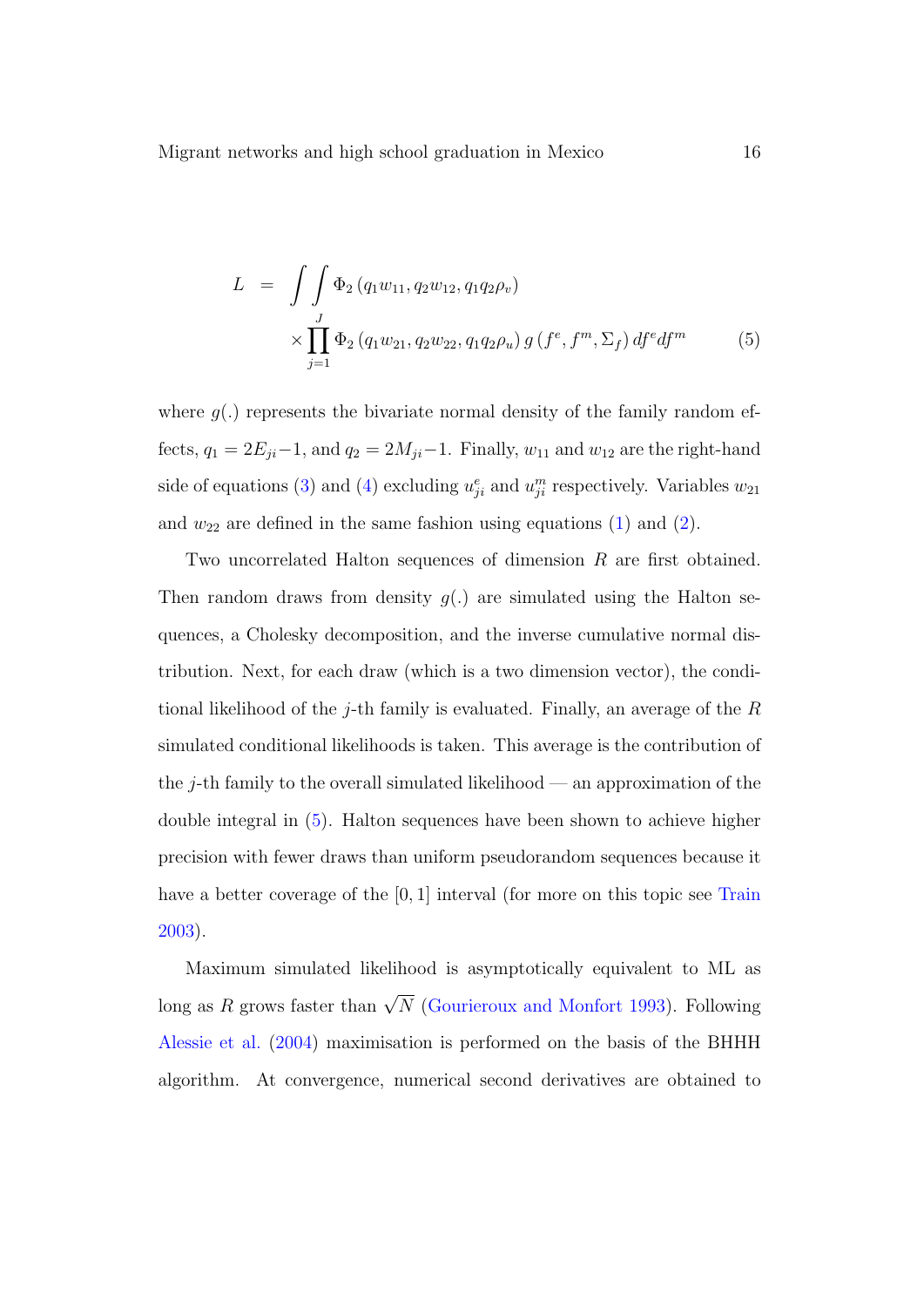calculate the robust covariance matrix.

## 5 Empirical Results

Table [2](#page-25-0) presents the results. For comparison reasons, table [2](#page-25-0) contains results from univariate dynamic probit models for usmigra and prepa along with the estimates from the bivariate dynamic model. Regressions were initially estimated using 200 Halton draws. Then, 50 draws were successively added until no significant differences in coefficients and log-likelihood were detected. In all cases 400 Halton draws were enough to achieve high precision. Marginal effects (MEs) are calculated at the means of the independent variables and standard errors are obtained using the delta method.

## [Table [2](#page-25-0) around here]

Let us start the discussion with the results from the univariate models. Exlusion Wald tests at the bottom left of Table [2](#page-25-0) confirm that the spouse's education dummies can be excluded from the migration equation but not from the education equation. In contrast, the education dummies of the head cannot be excluded from any of the two univariate models. Clearly, Table [2](#page-25-0) show that the more educated a head and his/her spouse are the more chances that their children will graduate from high school and less chances that their children will choose to emigrate. Estimates for  $\sigma_e$  and  $\sigma_m$  are significant at 1%. Hence, itra-family clustering is present in both migration and education equations.

Variables laur and lforce affect significantly the probability of migration. In fact, the unemployment rate on the community's main US destination is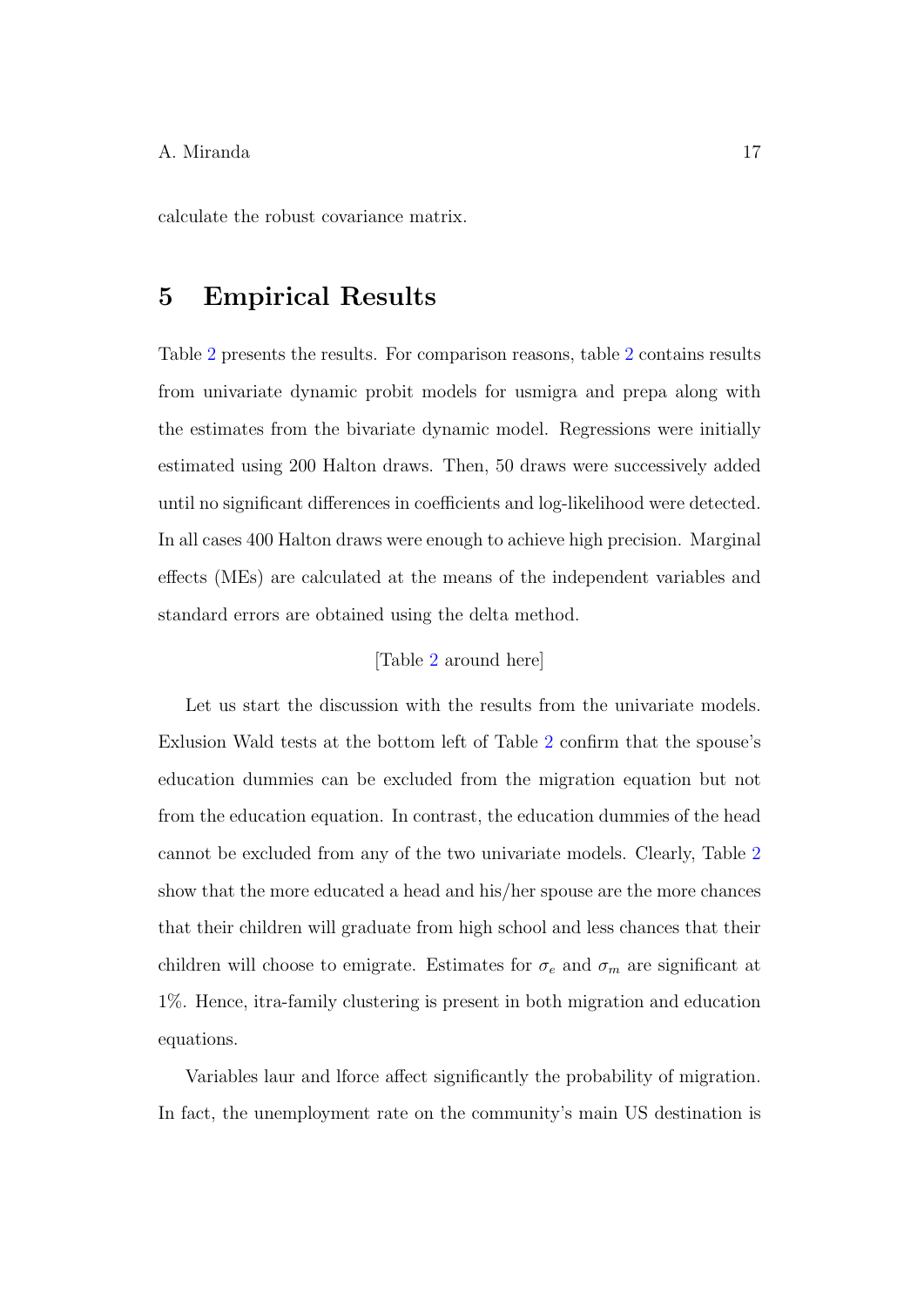detected to have, as expected, a negative marginal effect on the probability of migration of about 8.5 percentual points (p.p. hereafter). This marginal effect is significantly different from zero at a  $1\%$  level. A similar story can be told for the size of the labour force at the community's main US destination. A positive marginal effect of lforce on usmigra of about 4 p.p is detected, and such marginal effect is significantly different from zero at a 1% significance level.

Migrant network variables have a significant impact on the likelihood of high school graduation. In fact, a Wald test for the exclusion of all migrant network variables in the univariate model for usmigra rejects the null hypothesis at a 5% significance level (p-val  $= 0.03$ ). This is a test for the joint exclusion of: hmigra, hsbus, hexfus, frevus, spmigra, sbilevus, spexfus, mratio90. A similar conclusion is obtained from the univariate model for usmigra. Notice however that, unlike the schooling equation, the marginal effect on the lagged dependent variable in the usmigra equation is found to be insignificantly different from zero. In other words, migrant network effects are found in both education and migration equations but true self dynamic sibling dependence is present only in the schooling variable.

Among other results, the univariate model for prepa suggests that a migrant mother  $-$  the spouse of the head is in most cases the mother  $$ increases the likelihood of high school graduation by 11.4 p.p. Interestingly, the migration status of the family head does not affect significantly children's likelihood of high school graduation. This result is consistent with findings in the intra-household resource allocation literature showing that income in the hands of a mother has much higher effect on children's health and educa-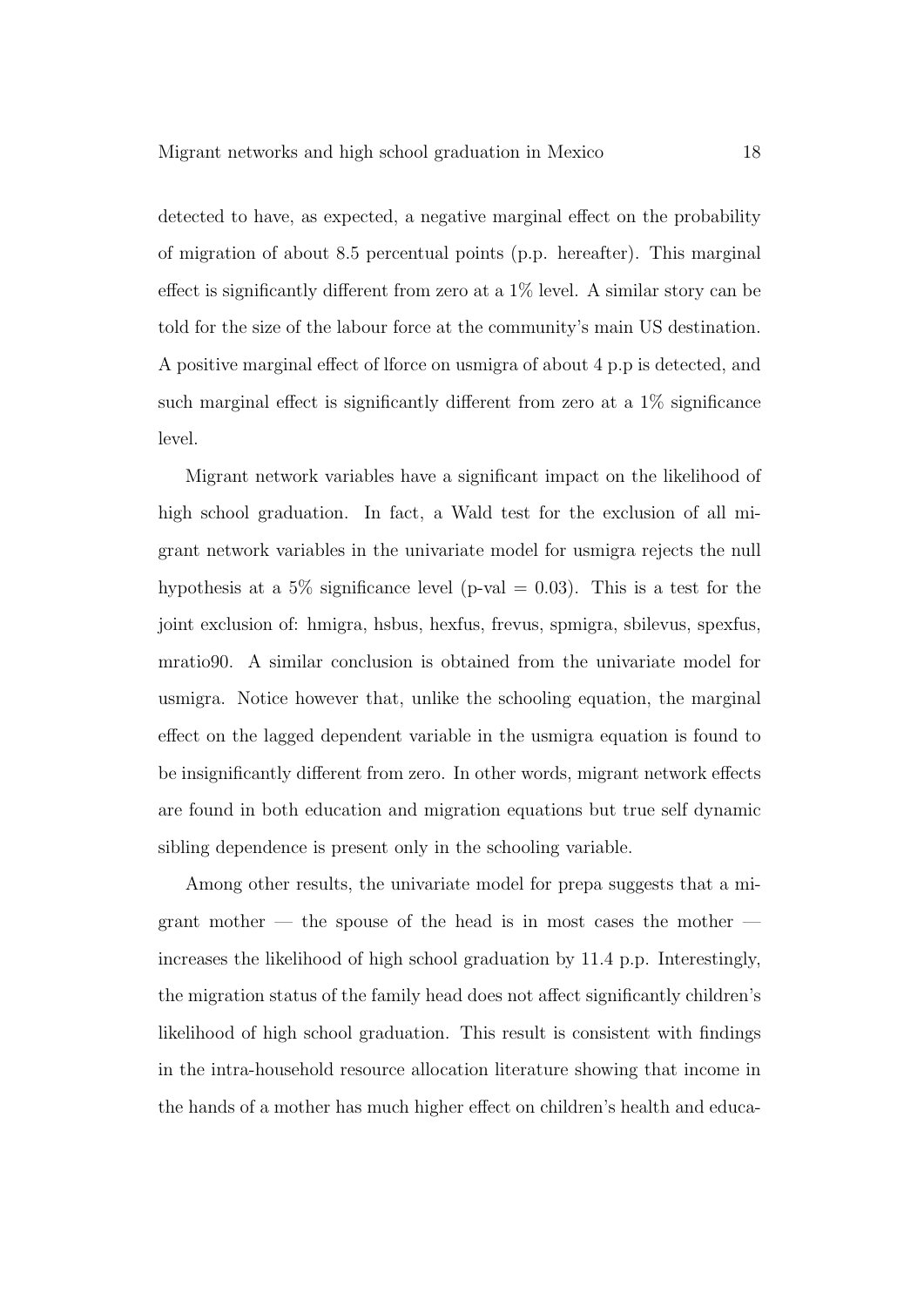tion outcomes than income managed by the father (see, for instance, [Thomas](#page-27-8) [1990\)](#page-27-8). The univariate model for usmigra suggests that both mother and father migration status increase children's likelihood of migration — by 9 p.p. and 4 p.p. respectively. Yet again, it is mother's migration status the factor that affects the most usmigra.

Let us now move to discuss empirical results from the bivariate random effects dynamic probit (right panel of Table [2\)](#page-25-0). A likelihood ratio test for the null of  $\rho_u = \rho_v = \rho = \delta_{12} = \delta_{21} = 0$  is provided at the bottom right of Table [2.](#page-25-0) This is a test for the relevance of the bivariate model over the information already provided by the univariate models. The null hypothesis is easily rejected with a  $\chi^2(5) = 18$  and a p-val = 0.006.

Like in the two univariate models, over-identification test in the bivariate model show that the spouse's education dummies can be excluded from the usmigra equation  $(\chi^2(5) = 8.42, p-value = 0.59)$  but not from the prepa equation  $(\chi^2(5) = 20.26, p-value = 0.03)$ . In contrast, the education dummies of the family head cannot be excluded from any of the two equations. As before, laur and lforce are highly significant in the migration equations. In fact, marginal effects on laur and lforce on the usmigra equation are significant at 5% and have their expected signs. Finally, estimates for  $\sigma_e$  and  $\sigma_m$  are significantly different from zero at all standard significance levels. Hence, there is strong evidence that intra-family clustering is present in both migration and schooling equations.

Interestingly, correlation between the random terms  $u^e$  and  $u^m$ ,  $\rho_u$ , is insignificant. Therefore, at the individual level, unobservables in the migration and the education equations are independent. A similar observation is valid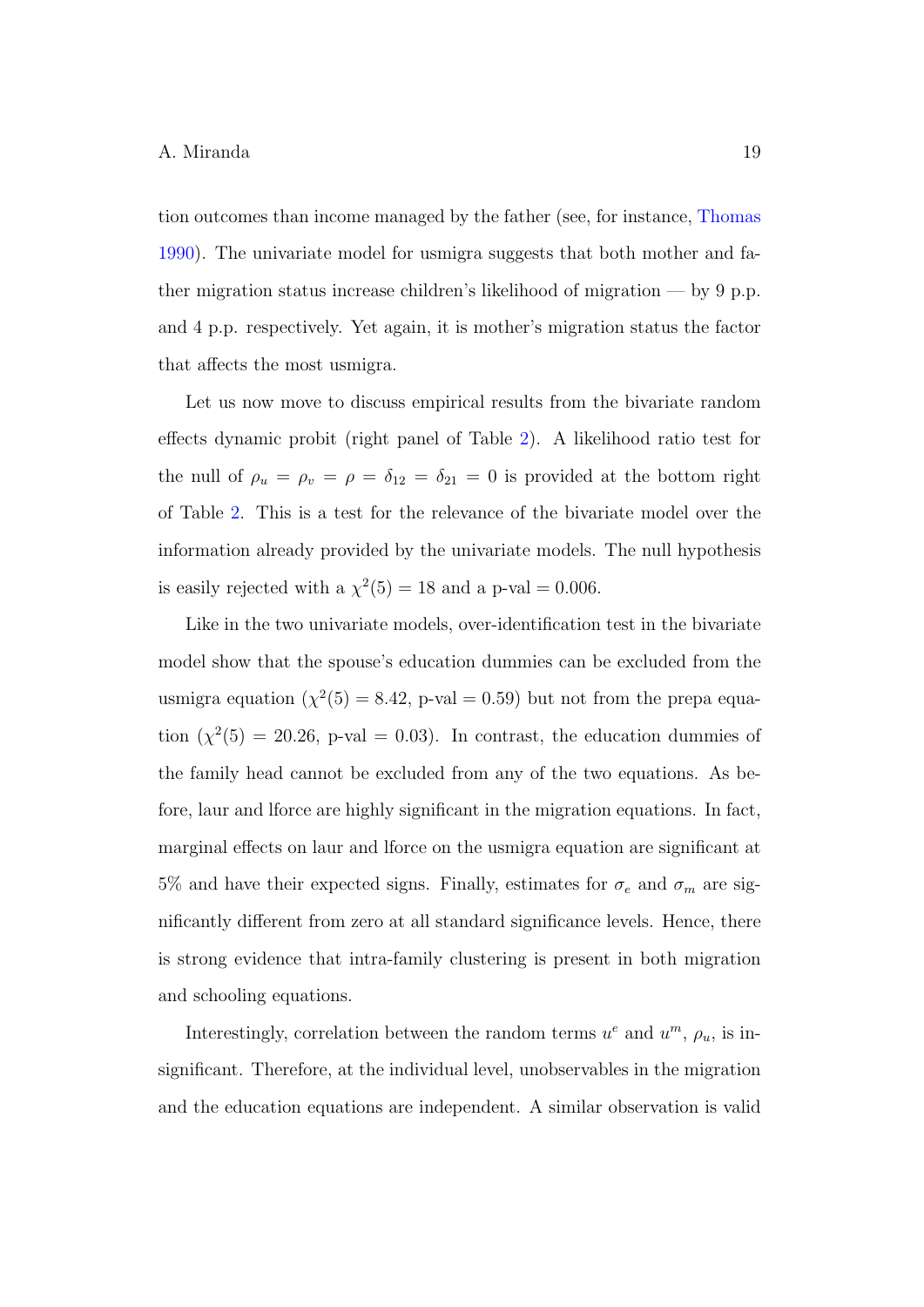for  $\rho_v$  (see right panel of Table [2\)](#page-25-0). Correlation between the family random effects  $f^e$  and  $f^m$ ,  $\rho$ , is negative and marginally significant at 10% (p-value  $= 0.055$ ). As a consequence, one can conclude that family unobservable traits that increase the likelihood of migration are associated as well with reductions in the likelihood of high school graduation.

A negative  $\rho$  implies that individuals who study more migrate less. This is consistent with previous work on the Mexico-US literature suggesting that migrants to the US are drawn from the bottom tail of the skills distribution — a phenomenon commonly known as "negative migrant selection" (see, for example, [Borjas](#page-26-2) [1994\)](#page-26-2). However, empirical evidence suggests that what induces negative correlation among education and migration decisions are unobserved traits that affect all siblings in the family rather than individual specific unobserved heterogeneity. So, the idea that individuals are selected into migration on the basis of skills should be taken with care as other factors may be at work[.](#page-19-0) $\delta$ 

For example, if a family is badly hit by an adverse event such as illness or unemployment of the family head (which may be a specially common event during recessions) all siblings in the family may be obliged to leave school and to migrate. Such adverse events are common shocks to all siblings in a given family and will generate a negative correlation between the family random heterogeneity terms  $f^e$  and  $f^m$ . Clearly, this is relevant new evidence that univariate models cannot deliver.

<span id="page-19-0"></span><sup>&</sup>lt;sup>8</sup>Significant negative  $\rho_u$  or  $\rho_v$  would be strong evidence of selection on the basis of skills and, in particular, negative migrant selection. Data, however, do not seem to support this view.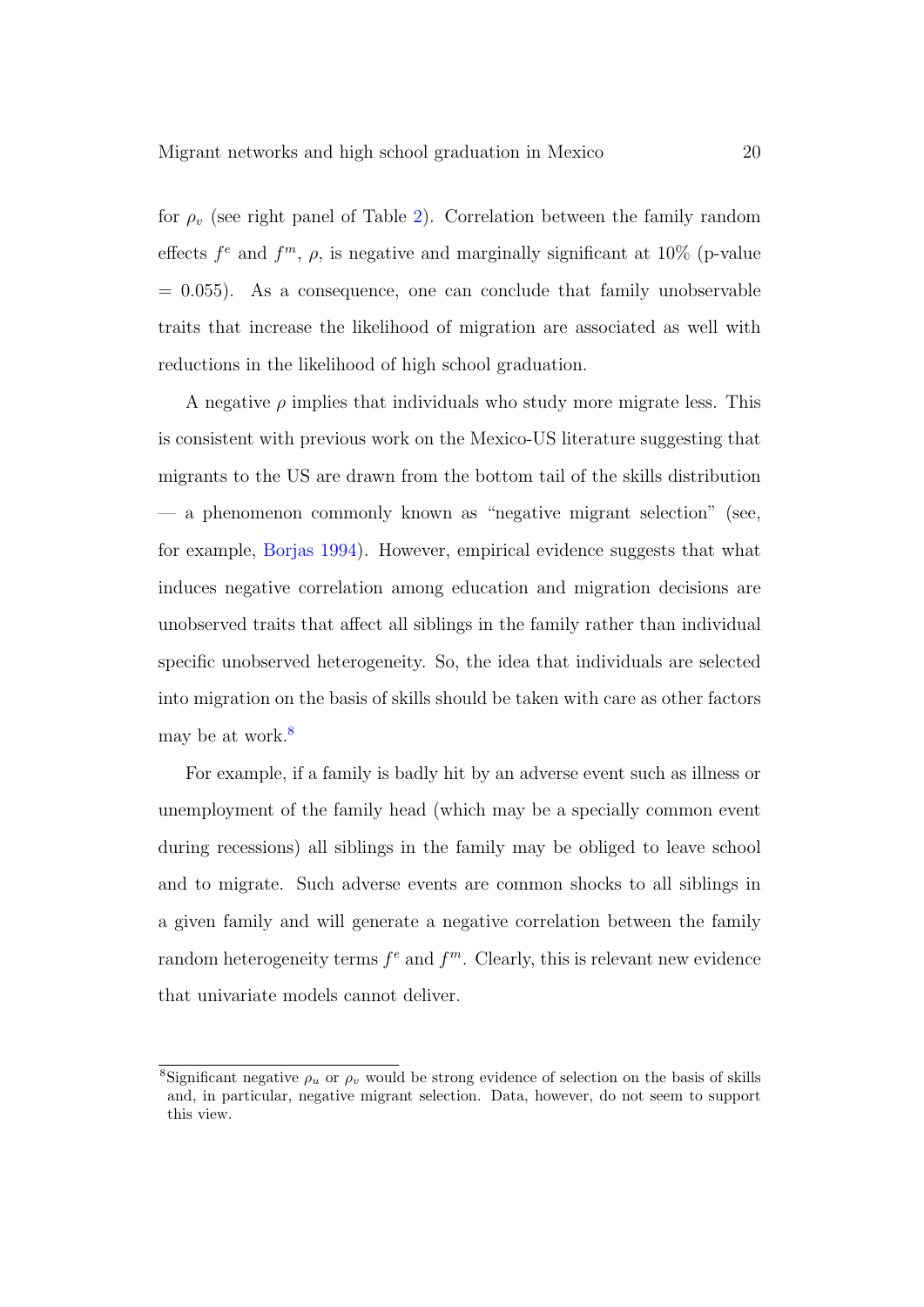Another advantage of the bivariate model over univariate ones is its ability to test for the presence of true cross dynamic sibling dependance, which occurs whenever  $\delta_{12}$  and/or  $\delta_{21}$  are different from zero in equations [\(1\)](#page-10-0) and [\(2\)](#page-11-0). Table [2](#page-25-0) shows that, at a 1% significance level, usmigra<sub>j,i-1</sub> has a positive marginal effect on prepa of 0.06 (which implies a higly significant  $\delta_{12}$ ). Hence, empirical evidence shows that having a migrant elder sibling increases the likelihood of high school graduation by 6 p.p. No evidence was found to suggest that the education of an elder sibling affects the odds of a migration event. Finally, in line with findings from univariate models, self dynamic sibling dependance is significant only in the prepa equation.

Wald tests for the exclusion of the migration variables in the schooling equations clearly reject the null hypothesis at a 1% of significance level. Therefore, as in the univariate case, here there is strong evidence of migrant network effects affecting education decisions.

Looking at the marginal effects on the marginal probability of prepa=1, the reader can conclude that a migrant mother increases significantly the odds of high school graduation by 12 p.p. A migrant head has no significant marginal effect on the marginal probability of prepa=1. Similarly, a community's male migration ratio in 1990 is found to have a significantly negative marginal effect on the probability of prepa=1. This is consistent with findings reported by [McKenzie and Rapoport](#page-27-2) [\(2006\)](#page-27-2) using ENADID data and IV methods to control for the endogeneity of migration in schooling equations. However, the size of the marginal effect on the marginal probability of prepa=1 found here is rather negligible (less than 1 p.p.). Hence, it seems this is a second order effect. Given the evidence, and at least for now, policy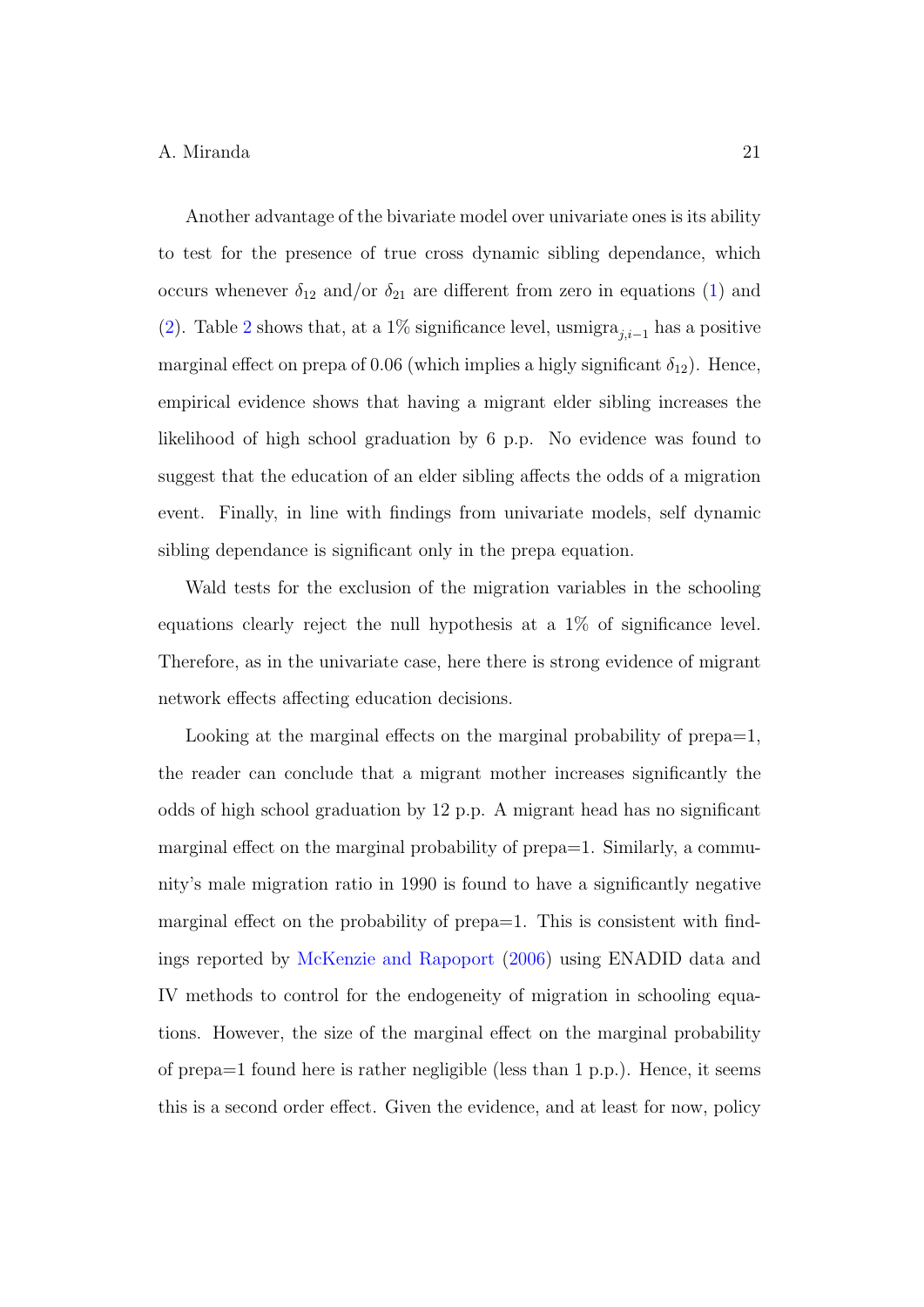makers should focus on designing strategies to ensure source countries benefit the most from the positive effects that go from migration to education rather than trying to minimise migration's negative side effects on education.

In the case of the migration equation, significant migrant networks are also detected. In particular, marginal effects on the marginal probability of usmigra=1 indicate that a migrant father (mother) increase the chances of migration by  $5$  p.p.  $(9 \text{ p.p.})$ .

Marginal effects on marginal probabilities from the bivariate model are similar to those calculated from the the univariate models — a fact that is expected given that the correlation between unobservables across equations is rather low. Estimating the bivariate model, however, delivers important new pieces of information. Fist, it is found that negative migrant selection is driven by correlation of unobservables at the family level and that factors other than skills may be at work. Hence, further research on the field is needed to explore and identify what other factors may generate negative migrant selection. This conclusion is policy relevant because up to now the literature on Mexico-US migration has always stressed the idea that negative migrant selection is based on unobservable skills. Second, the bivariate model finds that, along with significant positive migrant network effects on education and education choices, there are significant positive dynamic feedbacks from migration to education.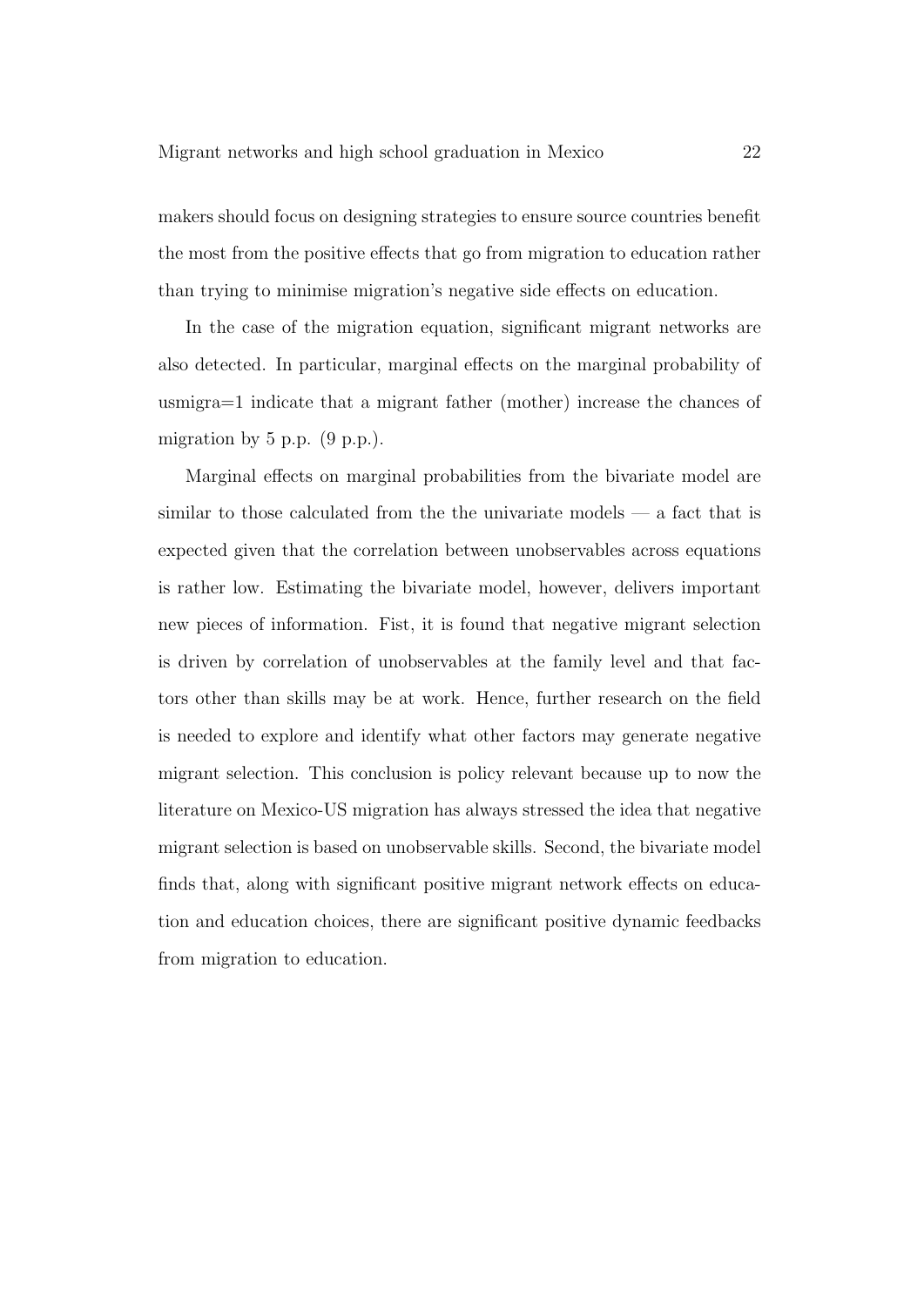## 6 Conclusions

The present paper enquires about the potential links between family and community migration and the probability of high school graduation in urban Mexico. Bivariate dynamic Probit models for panel data are estimated to account for the fact that unobservables can be correlated across migration and education decisions as well as within groups of individuals such as the family. Maximum simulated likelihood techniques are used for the analysis.

The study shows that a migrant mother increases by 12 percentual points (p.p. hereafter) the likelihood that her children will be high school graduates. Similarly, a migrant elder sibling increases the likelihood of high school graduation by 6 p.p. These are good news showing that there are previously unaccounted significant positive feedbacks going from migration to education that, eventually, may help source countries to increase their accumulation of human capital. Interestingly, the migration status of the family head is found to have no bearing on the odds of high school graduation. These results are consistent with findings in the intra-household resource allocation literature showing that income in the hands of a mother affects more children's health and education than income in the hands of a father.

In line with previous studies on the Mexico-US migration literature, community and family migration experience are found to increase the likelihood of migration — i.e., there are important migrant network effects. In particular, it is found that a migrant family father (mother) increases the likelihood that his/her children will migrate by 4 p.p. (9 p.p.). Hence, like in the case of education, evidence suggests that mothers' outcomes are the factors that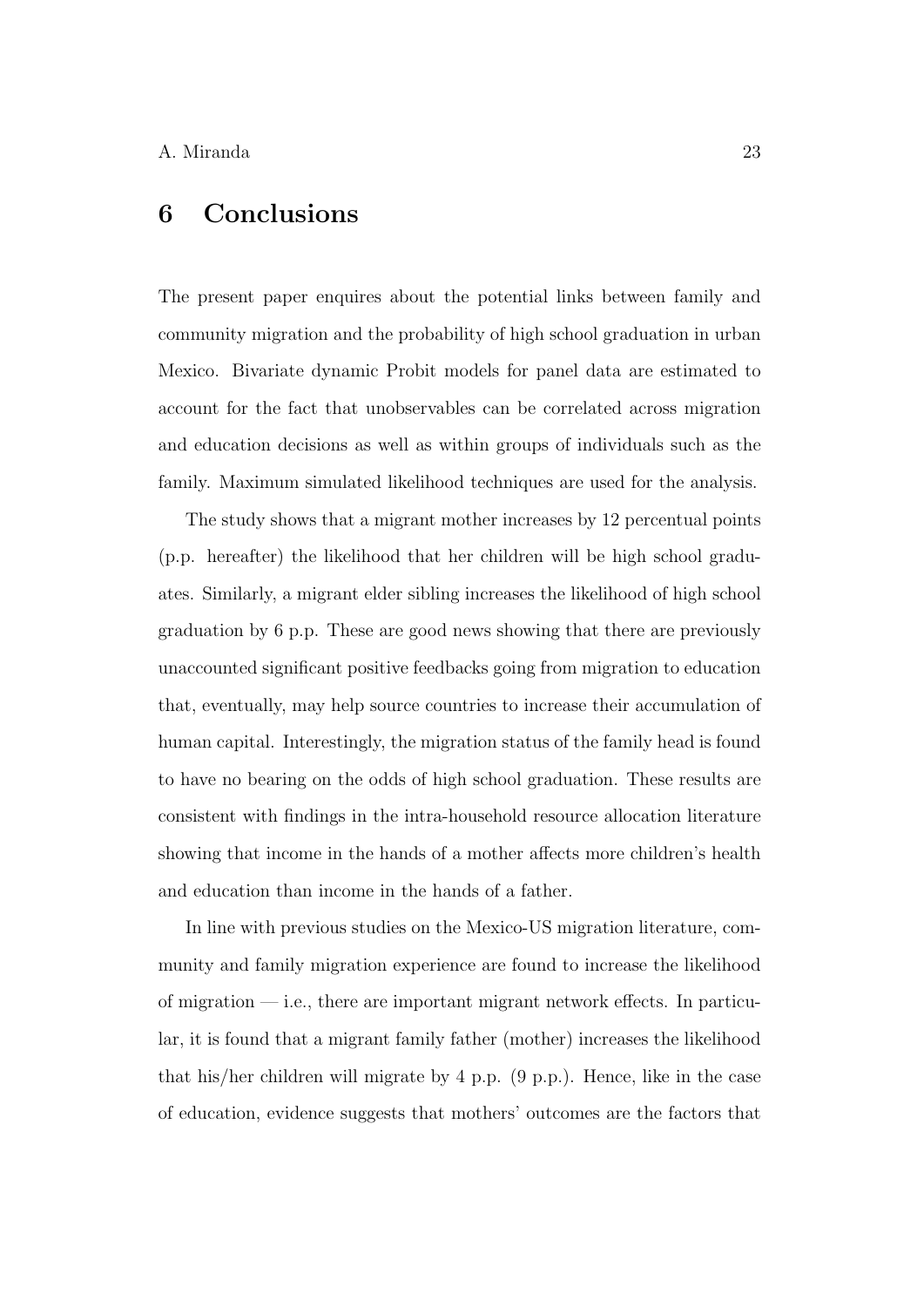affect the most children's migration.

Significant intra-family clustering affecting both schooling and migration decisions is detected. In line with previous work in the Mexico-US migration literature, evidence of negative migrant selection is found. The present study finds, however, that what drives negative correlation between education and migration decisions are correlated unobservable treats at the family rather than at the individual level. As a consequence, the idea that individuals are selected into migration mainly on the basis of skills should be taken with care as other factors may be at work — adverse family shocks (say, unemployment of the family head during a recession) are capable of inducing negative correlation among family unobserved treats affecting migration and education decisions and create the type of negative migrant selection detected here.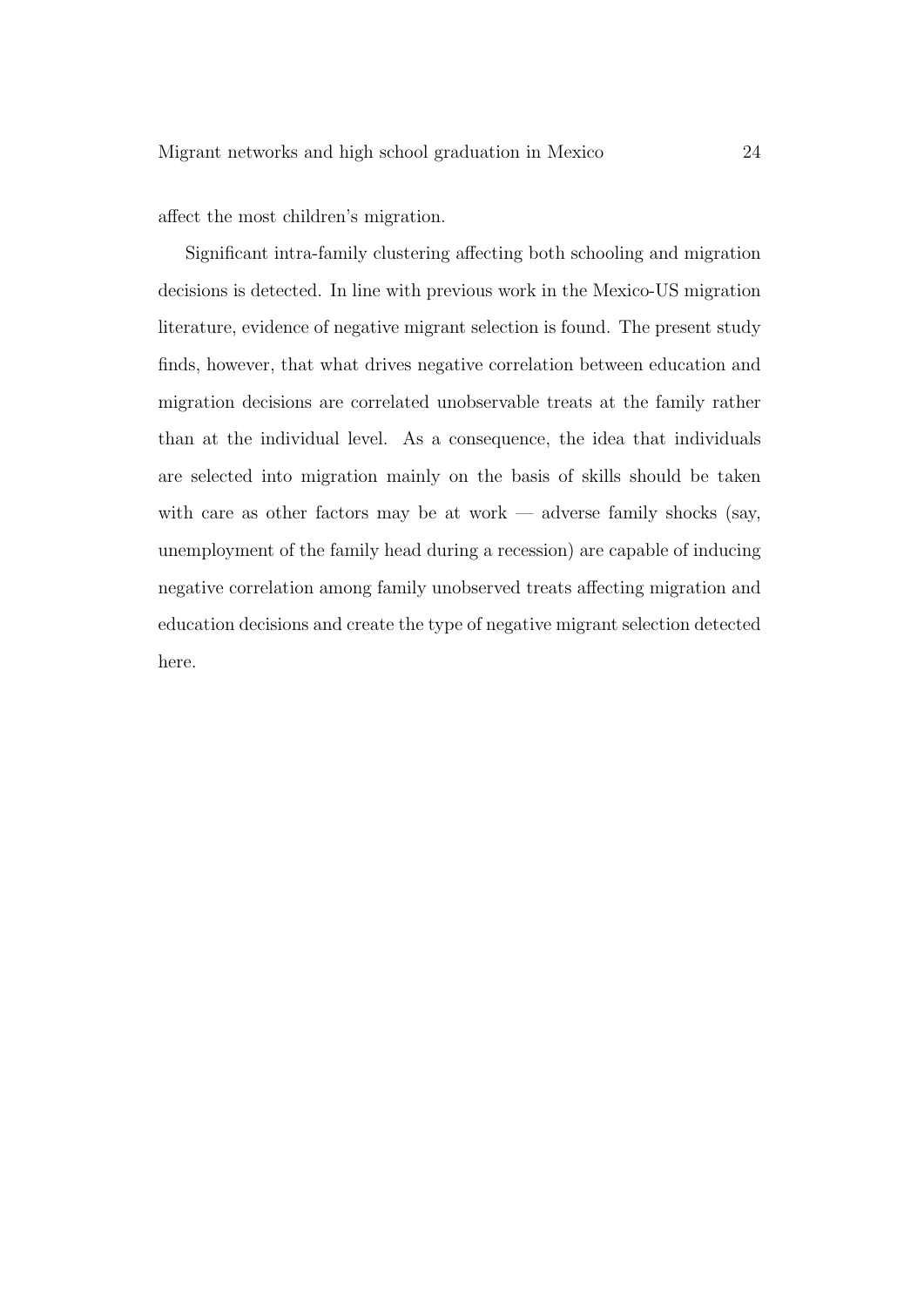<span id="page-24-0"></span>Table 1. Descriptive Statistics

| Variable                                                                     | Description                                     | Obs  | Mean  | Std. Dev. | Min              | Max          |  |  |  |  |  |
|------------------------------------------------------------------------------|-------------------------------------------------|------|-------|-----------|------------------|--------------|--|--|--|--|--|
| <i>Individual characteristics</i>                                            |                                                 |      |       |           |                  |              |  |  |  |  |  |
| sex                                                                          | $=1$ if male                                    | 5354 | 0.51  | 0.50      | $\overline{0}$   | $\mathbf{1}$ |  |  |  |  |  |
| age                                                                          | age in years                                    | 5354 | 31.14 | 9.36      | 18               | 60           |  |  |  |  |  |
| usmigra                                                                      | $=1$ if ever migrated to the US                 | 5354 | 0.18  | 0.38      | $\boldsymbol{0}$ | $\mathbf{1}$ |  |  |  |  |  |
| prepa                                                                        | $=1$ if completed high school                   | 5354 | 0.28  | 0.45      | $\boldsymbol{0}$ | $\mathbf 1$  |  |  |  |  |  |
| Head of household                                                            |                                                 |      |       |           |                  |              |  |  |  |  |  |
| hsex                                                                         | $=1$ if female                                  | 5354 | 0.22  | 0.41      | $\boldsymbol{0}$ | $\mathbf{1}$ |  |  |  |  |  |
| hmigra                                                                       | $=1$ if ever migrated to the US                 | 5354 | 0.27  | 0.44      | $\mathbf{0}$     | $\mathbf{1}$ |  |  |  |  |  |
| hnchild                                                                      | No. of children ever born                       | 5354 | 7.17  | 3.18      | $\mathbf{1}$     | 19           |  |  |  |  |  |
| hsbus                                                                        | No. of migrant siblings                         | 5354 | 0.55  | 1.18      | $\boldsymbol{0}$ | 11           |  |  |  |  |  |
| hexfus                                                                       | No. of migrants in extended family              | 5354 | 7.45  | 13.07     | $\mathbf{0}$     | 121          |  |  |  |  |  |
| frevus                                                                       | No. of migrant friends                          | 5354 | 2.36  | 11.07     | $\mathbf{0}$     | 200          |  |  |  |  |  |
| Head's spouse                                                                |                                                 |      |       |           |                  |              |  |  |  |  |  |
| spmigra                                                                      | $=1$ if ever migrated to the US                 | 5354 | 0.28  | 0.45      | 0                | $\mathbf 1$  |  |  |  |  |  |
| sbilevus                                                                     | No. of migrant siblings                         | 5354 | 0.77  | 1.96      | $\boldsymbol{0}$ | 20           |  |  |  |  |  |
| spexfus                                                                      | No. of migrants in extended family              | 5354 | 0.95  | 1.93      | $\mathbf{0}$     | 15           |  |  |  |  |  |
| Head's education                                                             |                                                 |      |       |           |                  |              |  |  |  |  |  |
| hedug1                                                                       | Less than primary                               | 5354 | 0.45  | 0.50      | $\boldsymbol{0}$ | $\mathbf{1}$ |  |  |  |  |  |
| $hedu$ g $2$                                                                 | Primary                                         | 5354 | 0.25  | 0.43      | $\boldsymbol{0}$ | $\mathbf{1}$ |  |  |  |  |  |
| hedug3                                                                       | Secondary                                       | 5354 | 0.06  | 0.24      | $\boldsymbol{0}$ | $\mathbf 1$  |  |  |  |  |  |
| hedug4                                                                       | High school or higher                           | 5354 | 0.07  | 0.25      | $\mathbf{0}$     | $\mathbf 1$  |  |  |  |  |  |
|                                                                              | Head's spouse education                         |      |       |           |                  |              |  |  |  |  |  |
| sedug1                                                                       | Less than primary                               | 5354 | 0.33  | 0.47      | $\mathbf{0}$     | $\mathbf 1$  |  |  |  |  |  |
| sedug2                                                                       | Primary                                         | 5354 | 0.22  | 0.41      | $\boldsymbol{0}$ | $\mathbf{1}$ |  |  |  |  |  |
| sedug3                                                                       | Secondary                                       | 5354 | 0.04  | 0.20      | $\mathbf{0}$     | $\mathbf 1$  |  |  |  |  |  |
| sedug4                                                                       | High school or higher                           | 5354 | 0.04  | 0.20      | $\mathbf{0}$     | $\mathbf{1}$ |  |  |  |  |  |
| sedug88                                                                      | Missing                                         | 5354 | 0.25  | 0.43      | $\mathbf{0}$     | $\mathbf{1}$ |  |  |  |  |  |
| Head of household wealth                                                     |                                                 |      |       |           |                  |              |  |  |  |  |  |
| 5354<br>4.96<br>2.01<br>18<br>No. of rooms parental household<br>1<br>prooms |                                                 |      |       |           |                  |              |  |  |  |  |  |
| Commuty                                                                      |                                                 |      |       |           |                  |              |  |  |  |  |  |
| self90                                                                       | % of self-employed in 1990                      | 5354 | 19.14 | 7.30      | 9.07             | 38.5         |  |  |  |  |  |
| mratio90                                                                     | % of male migrant population in 1990            | 5354 | 24.46 | 16.47     | 0.54             | 67.9         |  |  |  |  |  |
| laur                                                                         | Unemployment rate $(\%)$ in main US destination | 5354 | 6.06  | 0.92      | 4.1              | 6.9          |  |  |  |  |  |
| lforce                                                                       | Labour force (millions) in main US destination  | 5354 | 4.16  | 2.18      | 0.17             | 8.52         |  |  |  |  |  |
| Birthplace                                                                   |                                                 |      |       |           |                  |              |  |  |  |  |  |
| North                                                                        | North                                           | 5354 | 0.36  | 0.48      | $\boldsymbol{0}$ | 1            |  |  |  |  |  |
| Centre                                                                       | Centre                                          | 5354 | 0.29  | 0.45      | $\boldsymbol{0}$ | $\mathbf{1}$ |  |  |  |  |  |
| CentreP                                                                      | Centre Pacific                                  | 5354 | 0.20  | 0.40      | $\boldsymbol{0}$ | $\mathbf{1}$ |  |  |  |  |  |
| South                                                                        | South                                           | 5354 | 0.08  | 0.27      | $\mathbf{0}$     | $\mathbf{1}$ |  |  |  |  |  |
| Survey year                                                                  |                                                 |      |       |           |                  |              |  |  |  |  |  |
| yr1998                                                                       | 1998                                            | 5354 | 0.25  | 0.43      | $\mathbf{0}$     | $\mathbf{1}$ |  |  |  |  |  |
| yr1999                                                                       | 1999                                            | 5354 | 0.08  | 0.28      | $\boldsymbol{0}$ | $\mathbf{1}$ |  |  |  |  |  |
| yr2000                                                                       | 2000                                            | 5354 | 0.16  | 0.37      | $\mathbf{0}$     | $\mathbf{1}$ |  |  |  |  |  |
| yr2001                                                                       | 2001                                            | 5354 | 0.17  | 0.37      | $\overline{0}$   | $\mathbf{1}$ |  |  |  |  |  |
| yr2003                                                                       | 2003                                            | 5354 | 0.17  | 0.37      | $\mathbf{0}$     | 1            |  |  |  |  |  |
| vr2004                                                                       | 2004                                            | 5354 | 0.08  | 0.27      | $\overline{0}$   | $\mathbf{1}$ |  |  |  |  |  |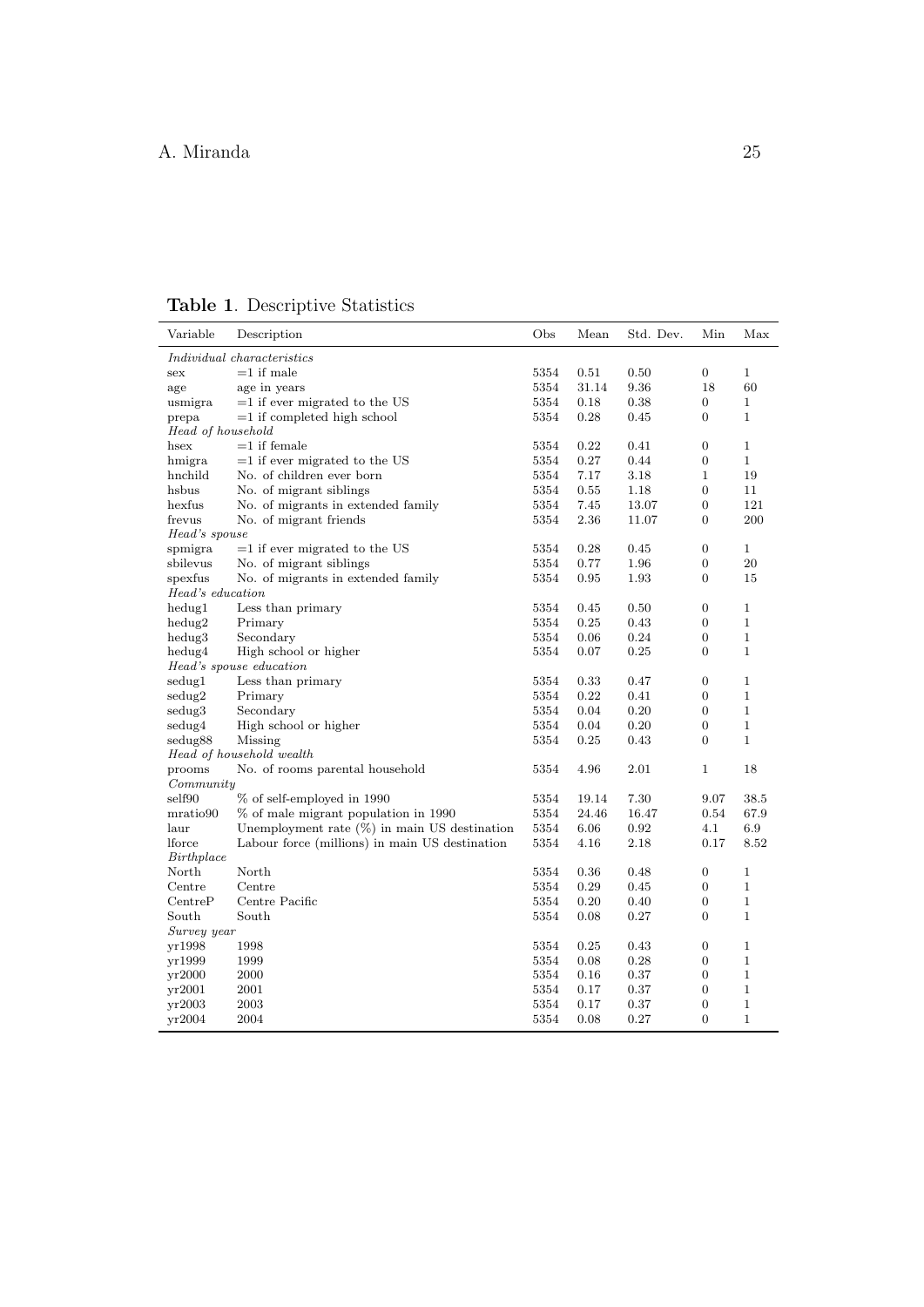|                                                          | Univariate models                        |           |                                          | Bivariate Model |                           |                      |                                          |            |
|----------------------------------------------------------|------------------------------------------|-----------|------------------------------------------|-----------------|---------------------------|----------------------|------------------------------------------|------------|
|                                                          | prepa                                    |           | usmigra                                  |                 | prepa                     |                      | usmigra                                  |            |
| Variable                                                 | МE                                       | RSE       | MЕ                                       | RSE             | ME <sup>(a)</sup>         | $\operatorname{RSE}$ | ME <sup>(a)</sup>                        | <b>RSE</b> |
| Individual characteristics                               |                                          |           |                                          |                 |                           |                      |                                          |            |
| sex                                                      | $0.028^{\dagger}$                        | 0.015     | $-0.131$ <sup>††</sup>                   | 0.013           | $0.028^{\dagger}$         | 0.015                | $-0.133^{\dagger\dagger}$                | 0.013      |
| age                                                      | 0.001                                    | 0.001     | $0.002$ <sup><math>\dagger</math>†</sup> | 0.001           | 0.001                     | 0.001                | $0.002^{\dagger\dagger}$                 | 0.001      |
| Head of household                                        |                                          |           |                                          |                 |                           |                      |                                          |            |
| hsex                                                     | 0.016                                    | 0.055     | $-0.056$ <sup>††</sup>                   | 0.023           | 0.028                     | 0.058                | $-0.058$ <sup>††</sup>                   | 0.023      |
| husmigra                                                 | 0.023                                    | 0.027     | $0.044$ <sup>††</sup>                    | 0.018           | 0.018                     | 0.028                | $0.046^{\dagger\dagger}$                 | 0.019      |
| hnchild                                                  | $-0.010^{\dagger\dagger}$                | 0.004     | $-0.002$                                 | 0.003           | $-0.009^{\dagger\dagger}$ | 0.004                | $-0.001$                                 | 0.003      |
| hsbus                                                    | 0.003                                    | 0.010     | 0.005                                    | 0.006           | 0.001                     | 0.01                 | 0.006                                    | 0.006      |
| hexfus                                                   | 0.001                                    | 0.001     | $-0.001$                                 | 0.001           | 0.001                     | 0.001                | $-0.001$                                 | 0.001      |
| frevus                                                   | $-0.001$                                 | 0.001     | 0.001                                    | 0.001           | $-0.001$                  | 0.001                | 0.001                                    | 0.001      |
| Head's spouse                                            |                                          |           |                                          |                 |                           |                      |                                          |            |
| spmigra                                                  | $0.114^{\dagger\dagger}$                 | 0.051     | $0.089$ <sup><math>\dagger</math>†</sup> | 0.035           | $0.117^{\dagger\dagger}$  | 0.052                | $0.089^{\dagger\dagger}$                 | 0.036      |
| sbilevus                                                 | $-0.007$                                 | 0.005     | 0.001                                    | 0.005           | $-0.006$                  | 0.005                | 0.001                                    | 0.005      |
| spexfus                                                  | 0.008                                    | 0.007     | $0.031$ <sup>††</sup>                    | 0.004           | 0.002                     | 0.007                | $0.030^{\dagger\dagger}$                 | 0.004      |
| Head's education                                         |                                          |           |                                          |                 |                           |                      |                                          |            |
| hedug1                                                   | $0.082^{\dagger\dagger}$                 | 0.034     | $0.036^{\dagger}$                        | 0.019           | $0.080^{\dagger\dagger}$  | 0.035                | $0.036^{\dagger}$                        | 0.020      |
| hedug2                                                   | $0.226^{\dagger\dagger}$                 | 0.050     | 0.030                                    | 0.025           | $0.220^{\dagger\dagger}$  | 0.052                | 0.026                                    | 0.026      |
| hedug3                                                   | $0.288^{\dagger\dagger}$                 | 0.081     | 0.044                                    | 0.042           | $0.285^{\dagger\dagger}$  | 0.083                | 0.040                                    | 0.043      |
| hedug4                                                   | $0.494^{\dagger\dagger}$                 | 0.085     | $-0.048^{\dagger}$                       | 0.027           | $0.501^{\dagger\dagger}$  | 0.087                | $-0.054^{\dagger\dagger}$                | 0.027      |
| Head's spouse education                                  |                                          |           |                                          |                 |                           |                      |                                          |            |
| sedug1                                                   | 0.050                                    | 0.042     |                                          |                 | 0.037                     | 0.046                |                                          |            |
| sedug2                                                   | $0.086^{\dagger}$                        | 0.051     |                                          |                 | 0.075                     | 0.054                |                                          |            |
| sedug3                                                   | 0.135                                    | 0.084     |                                          |                 | 0.122                     | 0.086                |                                          |            |
| sedug4                                                   | $0.288$ <sup><math>\dagger</math>†</sup> | 0.101     |                                          |                 | $0.244$ <sup>††</sup>     | 0.101                |                                          |            |
| spedg88                                                  | $-0.036$                                 | 0.067     |                                          |                 | $-0.060$                  | 0.064                |                                          |            |
| Head of household wealth                                 |                                          |           |                                          |                 |                           |                      |                                          |            |
| prooms                                                   | $0.036^{\dagger\dagger}$                 | 0.006     | 0.002                                    | 0.004           | $0.034^{\dagger\dagger}$  | 0.006                | 0.001                                    | 0.004      |
| Commuty                                                  |                                          |           |                                          |                 |                           |                      |                                          |            |
| self90                                                   | $-0.002$                                 | 0.002     | 0.001                                    | 0.002           | $-0.002$                  | 0.002                | 0.002                                    | 0.002      |
| mratio90                                                 | $-0.003^{\dagger\dagger}$                | 0.001     | $0.002^{\dagger\dagger}$                 | 0.001           | $-0.003^{\dagger\dagger}$ | 0.001                | $0.002^{\dagger\dagger}$                 | 0.001      |
| laur                                                     |                                          |           | $-0.085^{\dagger\dagger}$                | 0.033           |                           |                      | $-0.078^{\dagger\dagger}$                | 0.034      |
| lforce                                                   |                                          |           | $0.036$ <sup>††</sup>                    | 0.015           |                           |                      | $0.033^{\dagger\dagger}$                 | 0.015      |
| Birthplace and year dummies                              |                                          |           |                                          |                 |                           |                      |                                          |            |
| <b>Birthplace</b>                                        | yes                                      |           | yes                                      |                 | yes                       |                      | yes                                      |            |
| Year                                                     | yes                                      |           | yes                                      |                 | yes                       |                      | yes                                      |            |
| Lagged Dependent Variables                               |                                          |           |                                          |                 |                           |                      |                                          |            |
| $prepa_{j,i-1}$                                          | $0.151$ <sup>††</sup>                    | 0.036     |                                          |                 | $0.154^{\dagger\dagger}$  | 0.035                | 0.022                                    | 0.022      |
| $usingra_{j,i-1}$                                        |                                          |           | 0.018                                    | 0.017           | $0.060^{\dagger\dagger}$  | 0.030                | 0.020                                    | 0.017      |
|                                                          | $0.728$ <sup>††</sup>                    | 0.098     |                                          |                 |                           |                      | $0.744$ <sup>††</sup>                    | 0.092      |
| $\sigma_e$                                               |                                          |           | $0.663^{\dagger\dagger}$                 | 0.069           |                           |                      | $0.663^{\dagger\dagger}$                 | 0.072      |
| $\sigma_m$                                               |                                          |           |                                          |                 |                           |                      | $-0.064$                                 | 0.061      |
| $\rho_u$                                                 |                                          |           |                                          |                 |                           |                      | 0.211                                    | 0.144      |
| $\rho_v$                                                 |                                          |           |                                          |                 |                           |                      | $-0.263^{\dagger}$                       | 0.137      |
| $\rho$                                                   |                                          |           |                                          |                 |                           |                      |                                          |            |
| Exclusion Wald tests                                     |                                          |           |                                          |                 |                           |                      |                                          |            |
| Head $edu^{(b)}$                                         | 59.61 (0.00)                             |           | 18.98(0.01)                              |                 | 54.54 (0.00)              |                      | 18.68(0.02)                              |            |
| Spouse $edu^{(b)}$                                       | 21.80(0.00)                              |           | 9.16(0.52)                               |                 | 20.26(0.03)               |                      | 8.42 (0.59)                              |            |
| Migr. vars. $(c)$                                        | 29.91 (0.03)                             |           | 132.92(0.00)                             |                 | 28.86(0.04)               |                      | 125.26(0.00)                             |            |
| Model relevance                                          |                                          |           |                                          |                 |                           |                      |                                          |            |
| $\rho_u = \rho_v = \rho = \delta_{12} = \delta_{21} = 0$ |                                          |           |                                          |                 |                           |                      | $\chi^2(5) = 18 \text{ (pval } = 0.006)$ |            |
| Model information                                        |                                          |           |                                          |                 |                           |                      |                                          |            |
| No. Halton draws                                         |                                          | 400       |                                          | 400             |                           |                      |                                          | 400        |
| No. families                                             |                                          | 1206      |                                          | 1206            |                           |                      |                                          | 1206       |
| No. observations                                         |                                          | 5354      |                                          | 5354            |                           |                      |                                          | 5354       |
| Log-likelihod                                            |                                          | $-2165.5$ |                                          | -1971.9         |                           |                      |                                          | $-4128.4$  |

<span id="page-25-0"></span>Table 2. Random effects dynamic Probit results — Marginal effects

Note. Marginal effects are evaluated at the mean of the independent variables; robust standard errors (RSE) are reported. <sup>††</sup> (†) Significant at 5% (10%). <sup>(a)</sup> Marginal effects on Marginal probabilities. <sup>(b)</sup> Joint test for exclusion of the education dummies in dynamic and initial conditions equations (p-values in brackets). <sup>(c)</sup> Joint exclusion test of migration variables in dynamic and initial conditions equations. This is a test for the exclusion of: hmigra, hsbus, hexfus, frevus, spmigra, sbilevus, spexfus, mratio90, and usmigra<sub>j,i-1</sub> when relevant (p-values in brackets). Results from initial conditions are available from the author upon request.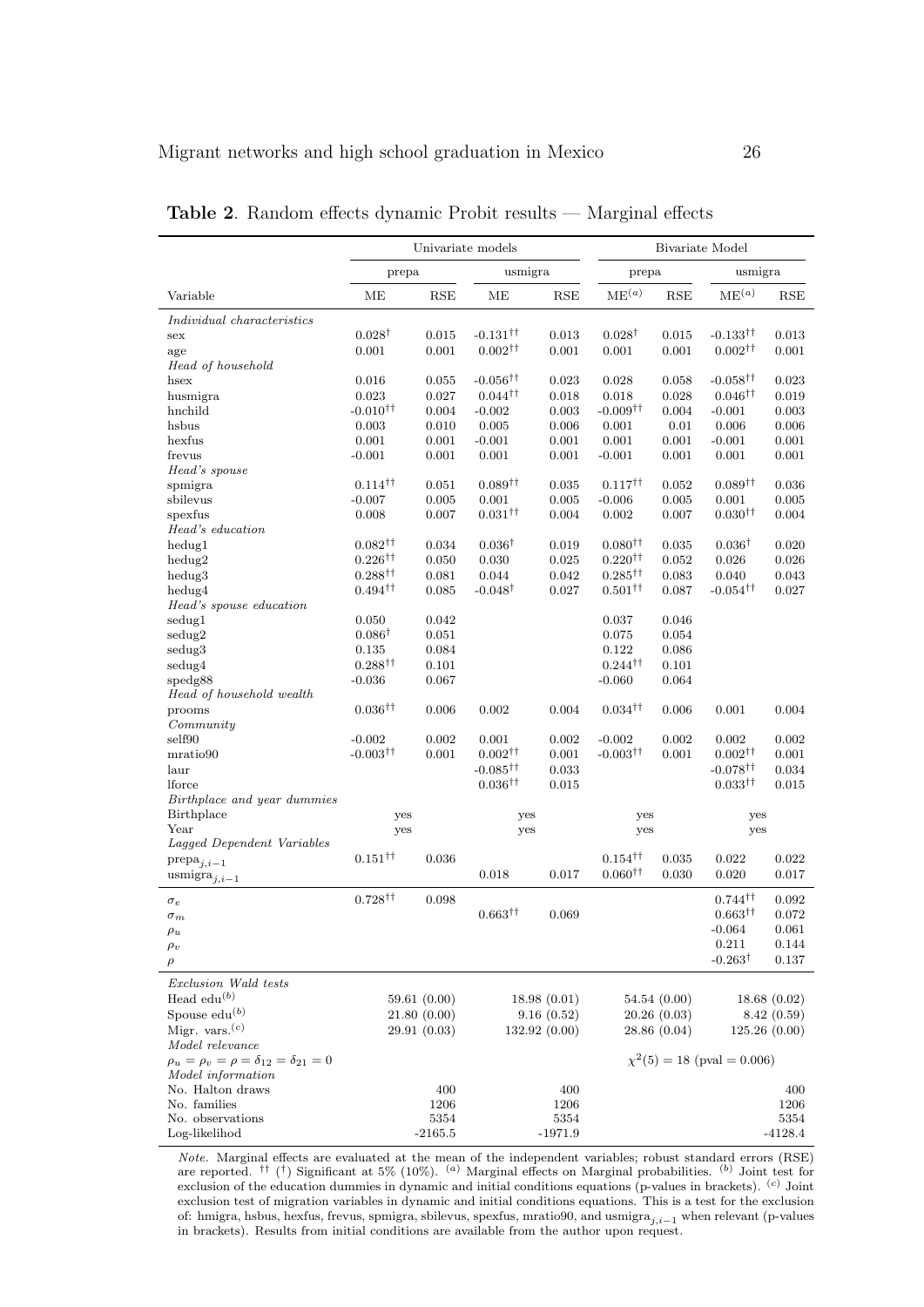## References

- <span id="page-26-7"></span>Alessie, R., Hochguertel, S., Van Soest, A., 2004. Ownership of stocks and mutual funds: A panel data analysis. The Review of Economics And Statistics 86, 783–796.
- <span id="page-26-3"></span>Arulampalam, W., Bhalotra, S., 2006. Sibling death clustering in india: Genuine scarring vs unobserved heterogeneity. The Journal of the Royal Statistical Society, Series A (forthcoming).
- <span id="page-26-0"></span>Banco de México, 2005. Informe anual.
- <span id="page-26-1"></span>Blundell, R., Dearden, L., Goodman, A., Reed, H., 2000. The returns to higher education in Britain: Evidence from a british cohort. Economic Journal 110 (461), 82–100.
- <span id="page-26-2"></span>Borjas, G., 1994. The economics of immigration. Journal of Economic Literature 32 (4), 1667–1717.
- <span id="page-26-5"></span>CONAPO, 2000. Migracion Mexico-EU presente y futuro. CONAPO. URL <http://www.conapo.gob.mx/>
- <span id="page-26-4"></span>Delechat, C., 2001. International migration dynamics: The role of experience and social networks. Labour 15 (3), 457–486.
- <span id="page-26-6"></span>Durand, J., Kandel, W., Parrado, E., Massey, D., 1996. International migration and development in mexican communities. Demography 33 (2), 249–264.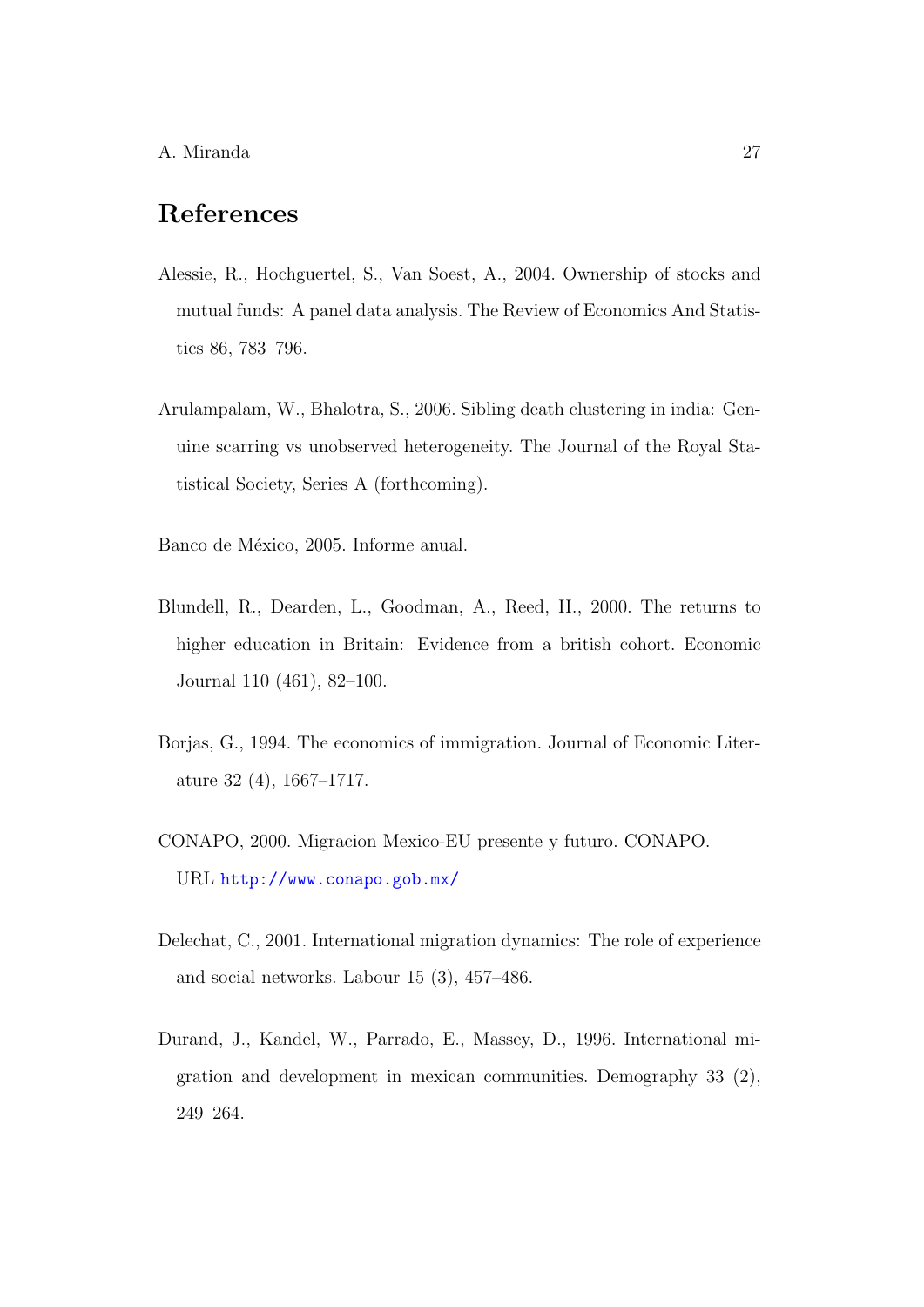- <span id="page-27-7"></span>Gourieroux, C., Monfort, A., 1993. Simulation-based inference: A survey with special reference to panel data models. Journal of Econometrics 59, 533.
- <span id="page-27-3"></span>Hanson, G., Woodruff, C., 2003. Emigration and educational attainment in Mexico, University of California at San Diego, manuscript.
- <span id="page-27-1"></span>Heckman, J., 1981a. Heterogeneity and state dependence. In: Rosen, S. (Ed.), Studies in Labor Markets. University of Chicago Press, pp. 91–139.
- <span id="page-27-4"></span>Heckman, J., 1981b. The incidental parameters problem and the problem of initial conditions in estimating a discrete time-discrete data stochastic process. In: Manski, C., McFadden, D. (Eds.), Structural Analysis of Discrete Data with Econometric Applications. MIT Press, pp. 179–195.
- <span id="page-27-5"></span>Heckman, J. J., 1978. Dummy endogenous variables in a simultaneous equation system. Econometrica 46 (4), 931–959.
- <span id="page-27-6"></span>Keane, M. P., 1992. A note on identification in the multinomial probit model. Journal of Business & Economic Statistics 10 (2), 193–200.
- <span id="page-27-2"></span>McKenzie, D., Rapoport, H., 2006. Can migration reduce educational attainment? evidence from Mexico, World Bank policy research working paper No. 3952.
- <span id="page-27-0"></span>Miranda, A., Bratti, M., 2006. Non-pecuniary returns to higher education: The effects on smoking in the UK, IZA Discussion Paper No. 2090.
- <span id="page-27-8"></span>Thomas, D., 1990. Intra-household resource allocation an inferential approach. Journal of Human Resources 25 (4), 635–664.